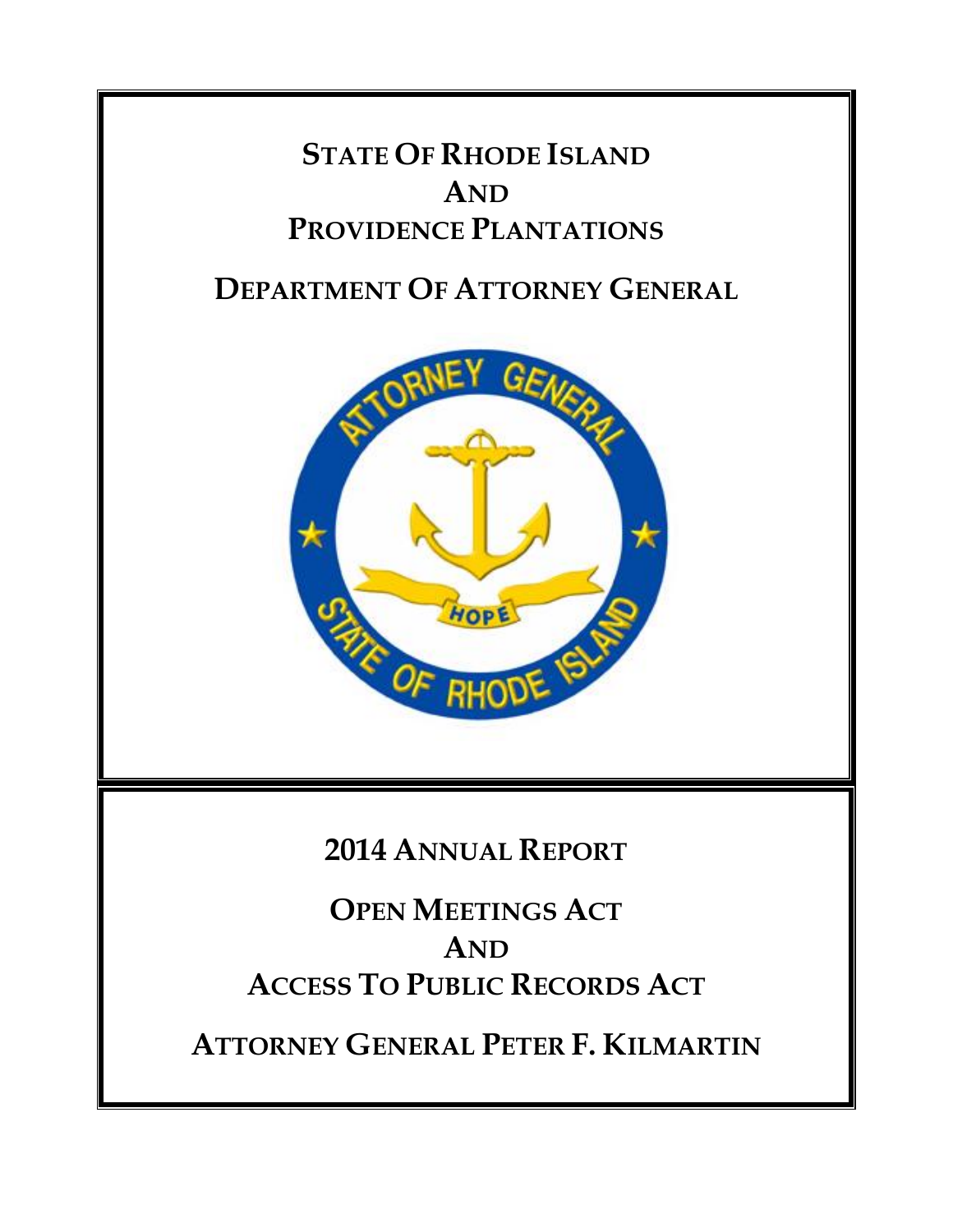# OPEN MEETINGS ACT



## ANNUAL REPORT 2014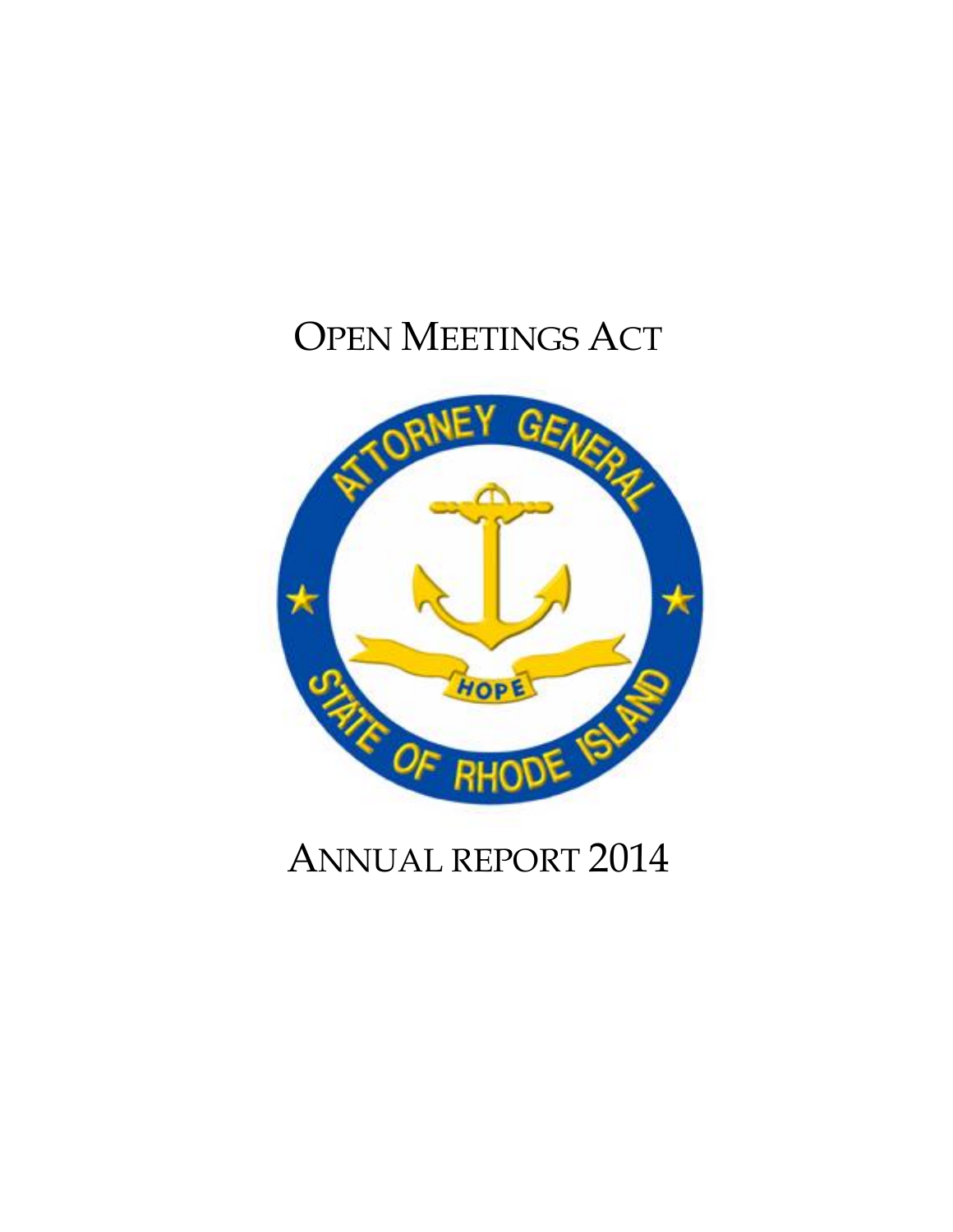#### **ATTORNEY GENERAL'S ANNUAL REPORT OF COMPLAINTS RECEIVED PURSUANT TO RHODE ISLAND GENERAL LAWS SECTION 42-46-1 ET. SEQ., THE OPEN MEETINGS ACT**

Rhode Island General Laws Section 42-46-11 requires that the Attorney General submit to the Legislature an annual report summarizing the complaints received pursuant to the Open Meetings Act, including the number of complaints found to be meritorious and the action taken by the Attorney General in response to each complaint. The Attorney General is pleased to submit the following information concerning the calendar year 2014.

#### **STATISTICS**

| OPEN MEETINGS ACT COMPLAINTS RECEIVED:                                           | 45       |
|----------------------------------------------------------------------------------|----------|
| FINDINGS ISSUED BY THE ATTORNEY GENERAL:                                         | 40       |
| <b>VIOLATIONS FOUND:</b><br><b>WARNINGS ISSUED:</b><br>LITIGATION INITIATED:     | 20<br>19 |
| <b>WRITTEN ADVISORY OPINIONS:</b><br><b>REQUESTS RECEIVED:</b><br><b>ISSUED:</b> |          |

#### **VIOLATIONS FOUND/WARNINGS ISSUED**

The Attorney General issued warnings in the following cases as a result of having found that they violated the Open Meetings Act:

| OM 14-04 | Staven v. Portsmouth Town Council                            |
|----------|--------------------------------------------------------------|
| OM 14-06 | Novak v. Western Coventry Fire District                      |
| OM 14-07 | Guarino, et al. v. Rhode Island Atomic Energy Commission     |
| OM 14-08 | Hathaway v. Rhode Island Atomic Energy Commission            |
| OM 14-09 | Gorman v. Central Coventry Fire District, Board of Directors |
|          | Fay v. Central Coventry Fire District, Board of Directors    |
| OM 14-12 | Vitkevich v. Portsmouth Town Council                         |
| OM 14-14 | Sheldon v. Warwick Minimum Housing Review Board              |
| OM 14-18 | Pierson v. Coventry School Committee                         |
| OM 14-19 | Boss v. City of Woonsocket's School Board Review Committee   |
| OM 14-22 | Bourbonniere v. Newport City Council                         |
|          |                                                              |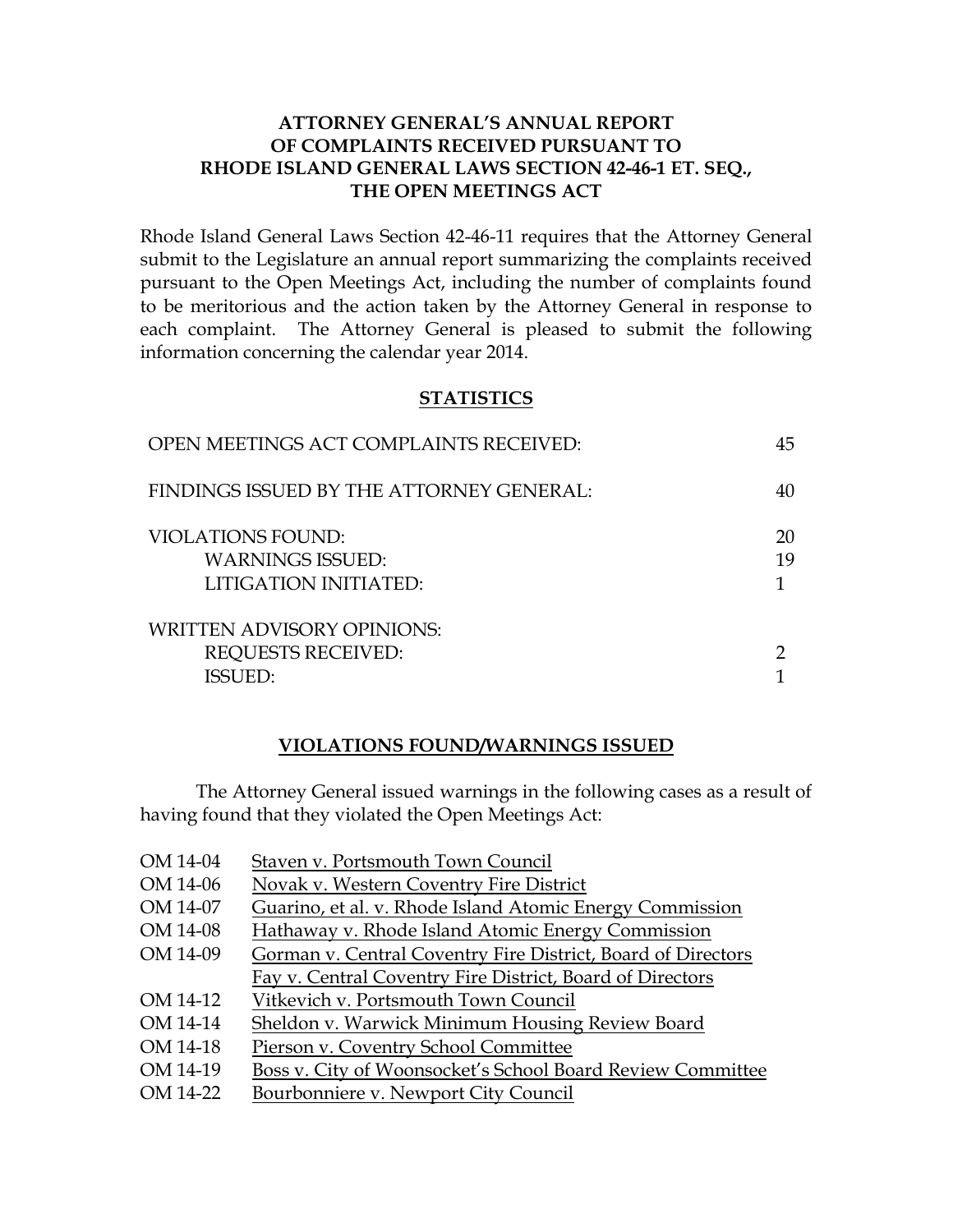- OM 14-24 Novak v. Western Coventry Fire District
- OM 14-27 The Valley Breeze v. Pawtucket School Committee
- OM 14-31 Carney v. Charlestown Planning Commission
- OM 14-32 Aiello v. Westerly School Redesign Advisory Committee
- OM 14-33 Buckley v. RI Turnpike and Bridge Authority
- OM 14-34 Desmarais v. Manville Fire District
- OM 14-37 Ryan v. Warren Housing Authority
- OM 14-38 Faerber v. Portsmouth School Committee
- OM 14-40 Clark v. West Glocester Fire District

#### **VIOLATIONS FOUND/LAWSUIT FILED**

OM 14-26B Block v. RI State Properties Committee

\* \* \*

Summaries of all findings/written advisory opinions issued are attached hereto.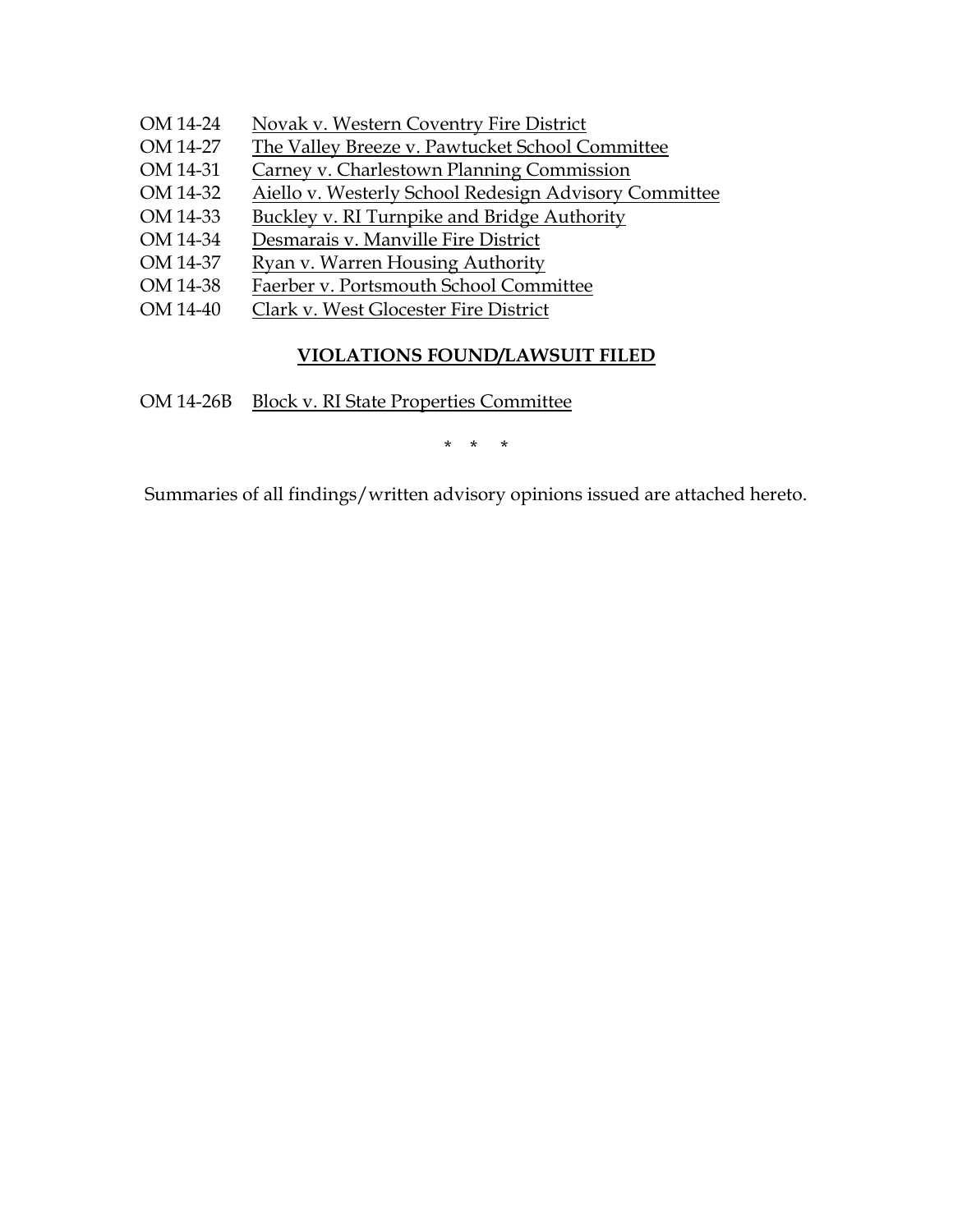#### **OPEN MEETINGS ACT FINDINGS – 2014**

#### **OM 14-01 Mudge v. North Kingstown School Committee** The North Kingstown School Committee did not violate the OMA because its August 13, 2013 executive session agenda adequately informed the public of the nature of the business to be discussed. See R.I. Gen. Laws § 42-46-6(b). *Issued January 15, 2014.*

#### **OM 14-02 Daniels v. Warwick Long Term Facilities Planning Committee**

The Warwick Long Term Facilities Planning Committee did not violate the OMA when it held its November 15, 2013 meeting at a location that could not accommodate a large number of attendees. The OMA "does not require a public body to provide unlimited seating." See In re Town of West Warwick, ADV OM 99-02. Nor did we find any evidence that the Committee purposefully held the meeting at a location to minimize public attention and attendance. *Issued January 16, 2014.*

#### **OM 14-03 Vadenais v. North Smithfield Town Council**

The Town Council did not violate the OMA when it held a "site visit" to review a parcel of land. For purposes of the OMA, a "meeting" is defined as "the convening of a public body to discuss and/or act upon a matter over which the public body has supervision, control, jurisdiction, or advisory power." R.I. Gen. Laws § 42-46-2(a). (Emphasis added). If members of a public body only view a site and do not collectively discuss their observations and findings, such action would not rise to the level of a "meeting" under the OMA. See Lamb v. Tiverton Budget Committee, OM 98-31.

*Issued January 23, 2014.*

#### **OM 14-04 Staven v. Portsmouth Town Council**

The Portsmouth Town Council violated the OMA when its October 15, 2013 meeting agenda did not adequately inform the public of the nature of the business to be discussed. See R.I. Gen. Laws  $\S$  42-46-6(b). VIOLATION FOUND. *Issued February 6, 2014.*

#### **OM 14-05 Santos v. Exeter Town Council**

The Exeter Town Council did not violate the OMA when a quorum of its members convened for an unnoticed meeting because the evidence established that the Exeter Democratic Town Committee, and not the Exeter Town Council, convened for a meeting. The OMA expressly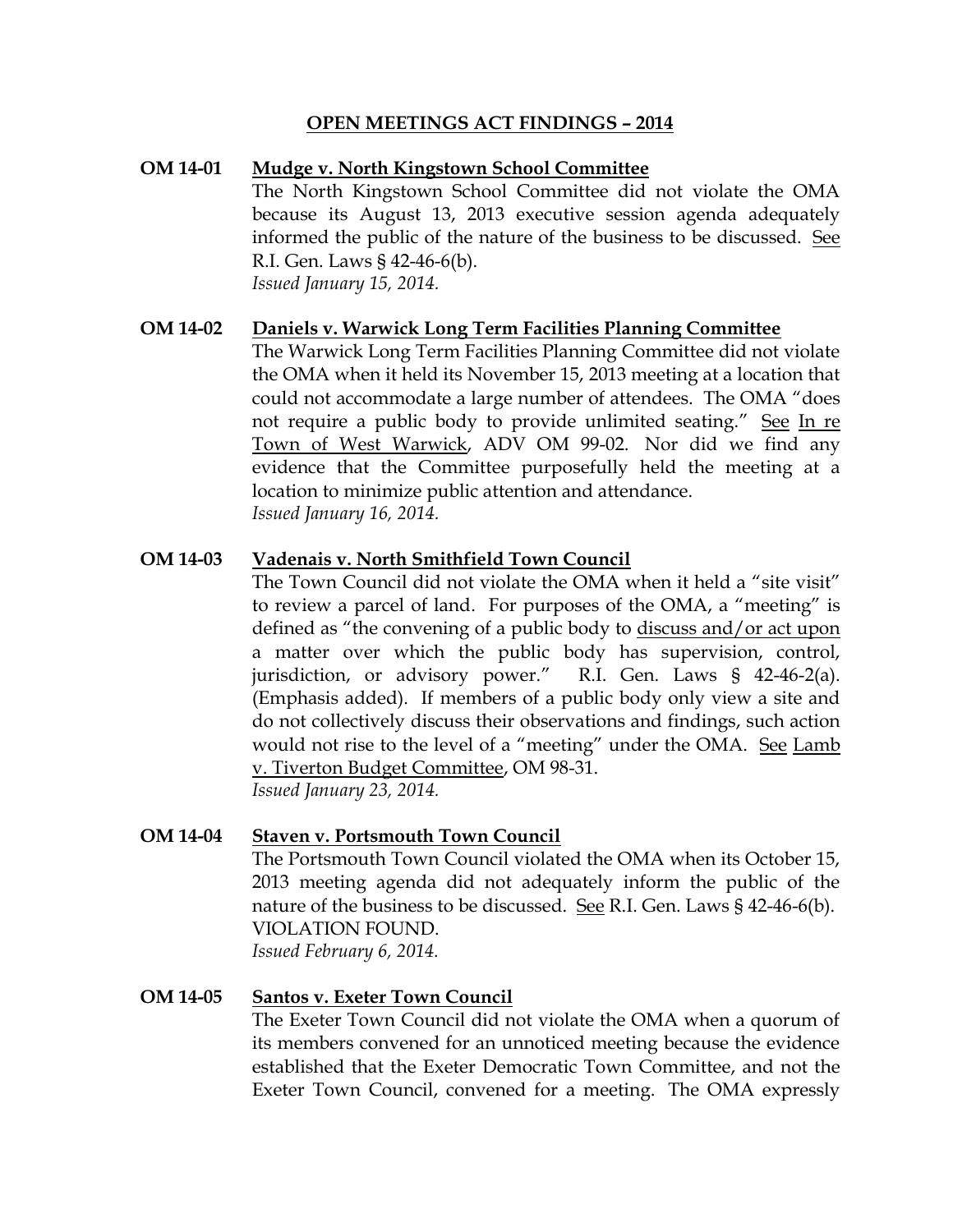provides that "political part[ies,] organization[s], or [a] unit therefore," is not a "public body" within the OMA. See R.I. Gen. Laws § 42-46- 2(3).

*Issued February 12, 2014.*

#### **OM 14-06 Novak v. Western Coventry Fire District**

**PR 14-06** The Fire District violated the OMA when its 2013 annual notice did not include information required under R.I. Gen. Laws § 42-46-6(a). The Fire District did not violate the OMA when its agenda topics for the September 16 and 19, 2013 meetings adequately informed the public of the nature of the business to be discussed. The Fire District violated the OMA with respect to the September 19, 2013 agenda when it incorrectly listed the date the notice was posted as August 17, 2013, instead of September 17, 2013. The Fire District violated the APRA by failing to have a copy of its APRA procedures on its website. See R.I. Gen. Laws § 38-2-3(d).

VIOLATION FOUND.

*Issued February 13, 2014.*

#### **OM 14-07 Guarino, et al. v. Rhode Island Atomic Energy Commission**

The Complainants alleged the Rhode Island Atomic Energy Commission ("RIAEC") violated the OMA on numerous occasions. After review of all allegations, this Department found the RIAEC violated the OMA when it: 1) held its December 10, 2012 meeting on less than 48 hours notice and discussed a topic that was not appropriate for executive session; 2) discussed a topic not proper for executive session on January 2, 2013 and failed to disclose in open session (and record in the open session minutes) the votes taken by each individual member in executive session; 3) failed to hold interviews in open session; 4) engaged in a collective discussion via an email chain beginning December 19, 2012 and ending on December 21, 2012; and 5) failed to post notice of its search committee meeting prior to conducting the March 1, 2013 meeting.

VIOLATION FOUND. *Issued February 17, 2014.*

#### **OM 14-08 Hathaway v. Rhode Island Atomic Energy Commission-**

This Department found the RIAEC violated the OMA when it failed to properly conduct and record an open call for the following meetings: September 7, 2012; December 10, 2012; and January 2, 2013. VIOLATION FOUND. *Issued February 17, 2014.*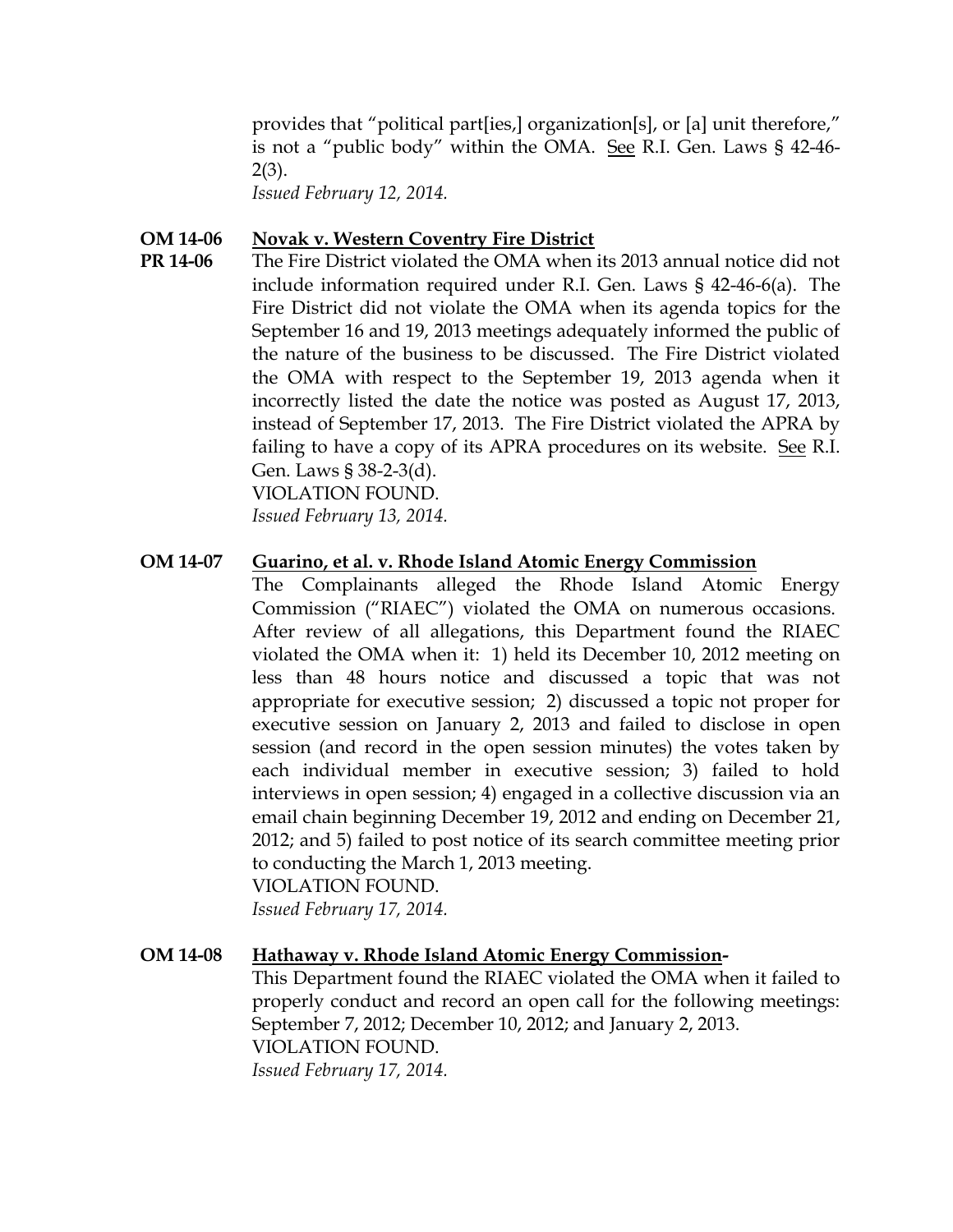#### **OM 14-09 Gorman v. Central Coventry Fire District, Board of Directors Fay v. Central Coventry Fire District, Board of Directors**

Since both complaints were submitted against the Central Coventry Fire District Board of Directors ("Board"), ("CCFD"), or ("Fire District"), and since both complaints contained similar allegations, this Department addressed both complaints in a single finding. Our investigation began by addressing the Board's argument that they are not a public entity, therefore, not subject to the OMA. Since the Board provided no factual or legal support for this argument, and since this argument conflicted with Emergency Hiring Counsel v. Solas, 774 A.2d 820 (R.I. 2001), this Department rejected the Board's argument that it is not a "public body." Next, this Department addressed Mr. Gorman's eight (8) allegations and Mr. Fay's nine (9) allegations and found that the CCFD violated the OMA: 1) when it failed to timely post meeting minutes on the Secretary of State's website, 2) when the Board failed to state in open session the reason for holding a closed session meeting by citing to the subdivision of R.I. Gen. Laws § 42-46- 5(a), and 3) when the Board discussed matters, in closed session, that did not fall within R.I. Gen. Laws § 42-46-5(a)(2). In addition to the violations listed above, this Department identified certain matters as possible willful or knowing violations and directed the Board to provide a substantive response addressing, in a non-conclusionary manner, the willful or knowing concerns expressed in light of the willful or knowing standard identified by the Supreme Court and this Department. A supplemental finding will follow. VIOLATION FOUND.

*Issued June 27, 2014.*

#### **OM 14-09B Gorman v. Central Coventry Fire District, Board of Directors Fay v. Central Coventry Fire District, Board of Directors**

In Gorman v. Central Coventry Fire District, Board of Directors and Fay v. Central Coventry Fire District, Board of Directors, OM14-09, this Department concluded that five (5) matters/violations warranted further investigation. Specifically, these matters included the Board's: (1) failure to timely post open session minutes on the Secretary of State's website; (2) failure to maintain and post on the Secretary of State's website its August 18, 2013 and October 21, 2013 open session minutes, as well as post on the Secretary of State's website public notice for the August 18, 2013 meeting; (3) failure to maintain executive session minutes for those meetings post-July 2, 2013 that were not provided to this Department for in camera review; (4) discussing matters during the July 25, 2013, July 31, 2013, August 18, 2013, and August 28, 2013 meetings that were not appropriate for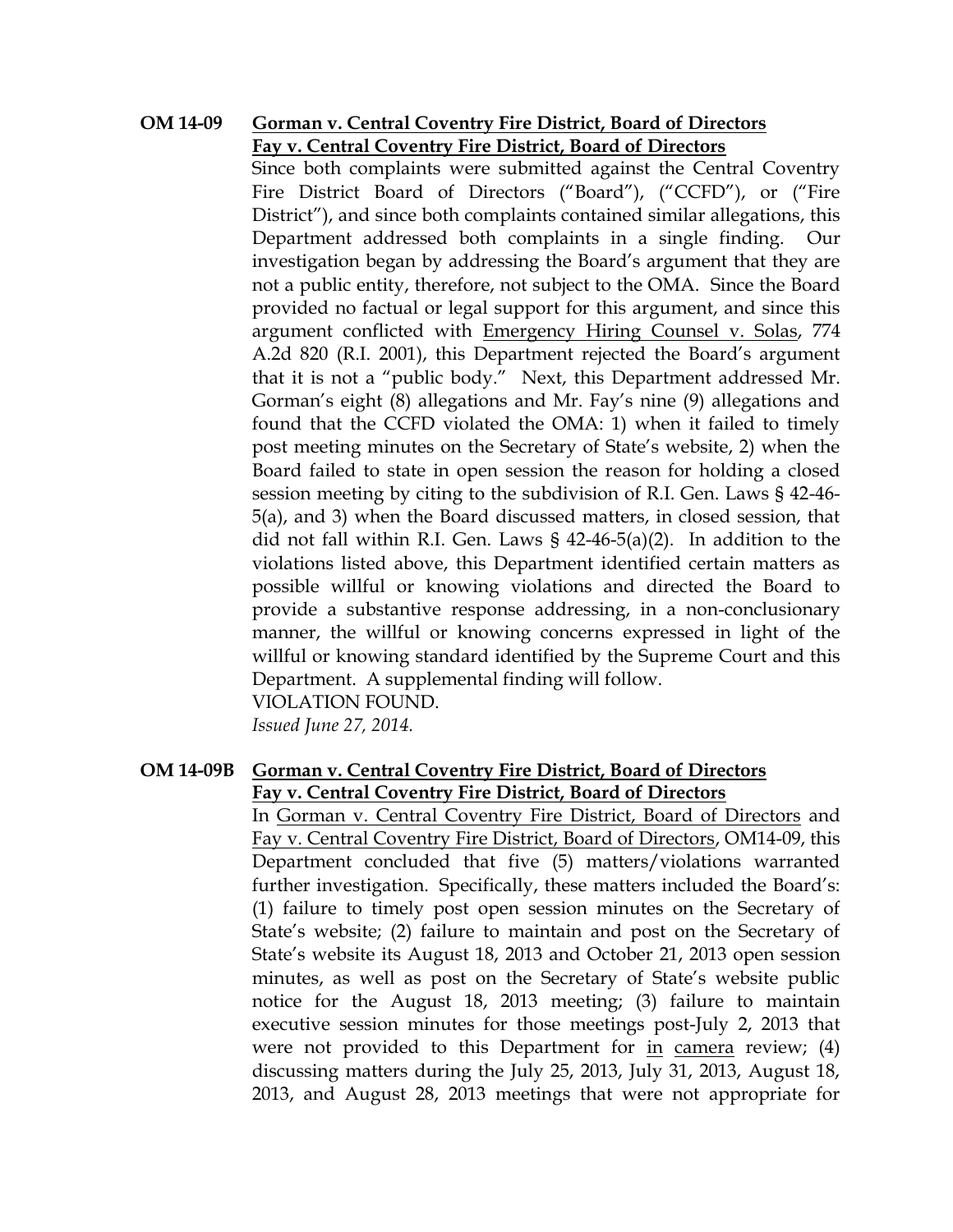executive session; and (5) convening into executive session, and possibly discussing in executive session, an improper topic during its October 7, 2013 meeting. After reviewing submissions from the Board, this Department has determined that there is insufficient evidence to conclude that the Board willfully or knowingly violated the OMA. *Issued January 23, 2015.*

#### **OM 14-10 Budziak v. Coventry Fire District**

The Coventry Fire District ("Fire District") did not violate the OMA when it refused to allow Complainant to attend an executive session meeting on January 30, 2014. Based upon the evidence presented, the portion of the meeting when the Fire District convened into a larger training room with the union members was part of the executive session and the Fire District's request that the Complainant wait in an adjoining room did not violate the OMA. *Issued March 25, 2014.*

#### **OM 14-11 Rider v. Foster Town Council**

The Complainant alleged that the Foster Town Council ("Town Council") violated the OMA when the agenda item for the November 21, 2013 meeting did not specify the nature of the business to be discussed. Since the Complainant attended the November 21, 2013 meeting and did not demonstrate that she was aggrieved, this Department concluded that she did not have standing to raise the allegation. See R.I. Gen. Laws § 42-46-8(a); Graziano v. Rhode Island State Lottery Commission, 810 A.2d 215 (R.I. 2002). *Issued April 4, 2014.*

#### **OM 14-12 Vitkevich v. Portsmouth Town Council**

The Portsmouth Town Council violated the OMA when the agenda for its October 29, 2013 meeting failed to inform the public of the nature of the business to be discussed. See R.I. Gen. Laws § 42-46-6(b). The agenda item in question stated "Request Additional Funding for the Mothballing of the Elmhurst Chapel." Despite the "mothballing" agenda, the Town Council voted in favor of developing a phasing plan and cost options for the demolition of the Chapel. VIOLATION FOUND.

*Issued April 11, 2014.*

### **OM 14-13 Riley v. I-195 Redevelopment District Commission Scotti v. I-195 Redevelopment District Commission**

The I-195 Redevelopment District Commission did not violate the OMA by convening into executive session pursuant to R.I. Gen. Laws §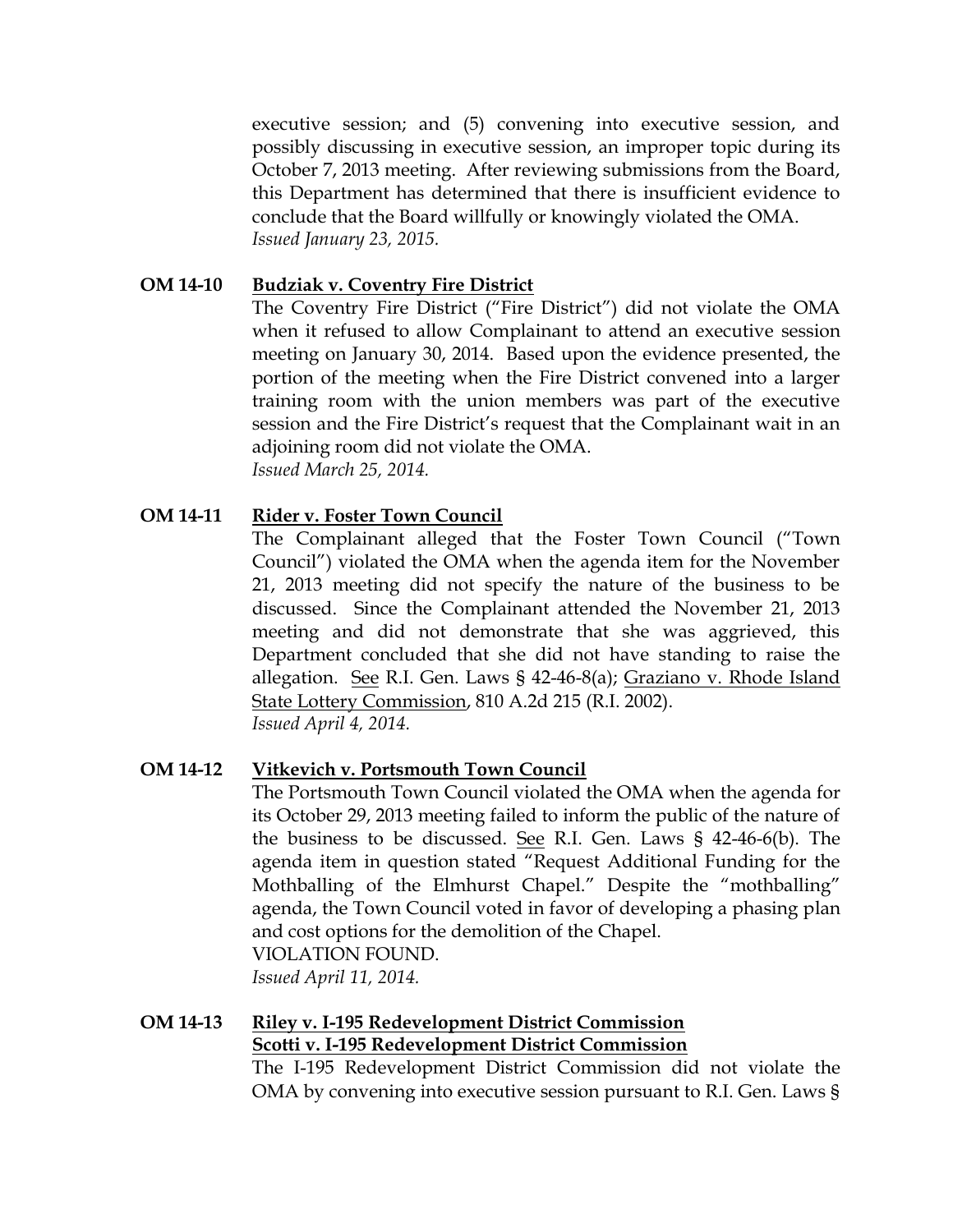42-46-5(a)(5) for "Discussion/Vote to Select Firm to Provide Real Estate Brokerage and Advisory Services to the District." Although we determine this case to present "a close call," based upon the facts presented in this case, we conclude that the selection of a real estate brokerage firm falls within the purview for "[a]ny discussions or considerations related to the \* \* \* disposition of publicly held property wherein advanced public information would be detrimental to the interest of the public." R.I. Gen. Laws § 42-46-5(a)(5). *Issued April 14, 2014.*

#### **OM 14-14 Sheldon v. Warwick Minimum Housing Review Board**

The Warwick Minimum Housing Review Board violated the OMA when they did not allow the Complainant to videotape the January 6, 2014 meeting. In this Department's finding of Pagliarini v. Kent County Water Authority, OM 06-24, we recognized that the United States District Court for the District of Rhode Island held that "a determination that the [OMA] requires [a public body] to allow members of the press and public to tape record its meetings follows inexorably from the policy set forth [in the OMA,]" and that this practice may also extend to videotaping. See Belcher v. Mansi, 569 F.Supp. 379, 382-83 (D.R.I. 1983).

VIOLATION FOUND.

*Issued April 30, 2014.* 

#### **OM 14-15 Pagliarini v. Tiverton Tax Assessment Board of Review**

The Tiverton Tax Assessment Board of Review ("Board") did not violate the OMA prior to the start of its January 13, 2014 meeting as there was no evidence that a quorum of the Board collectively discussed public business outside the purview of the public. *Issued April 30, 2014.*

#### **OM 14-16 Boss v. Woonsocket School Committee**

The Woonsocket School Committee did not violate the OMA because it created and maintained minutes for its November 13, 2013 executive session consistent with the requirements set forth in R.I. Gen. Laws §  $42-46-7(a)$ .

*Issued May 12, 2014.* 

#### **OM 14-17 Zhang v. East Greenwich School Committee**

The School Committee did not violate the OMA when it refused to allow the Complainant to attend an executive session. The option to extend an invitation to an individual to attend an executive session is held by the public body, and not the individual seeking to attend the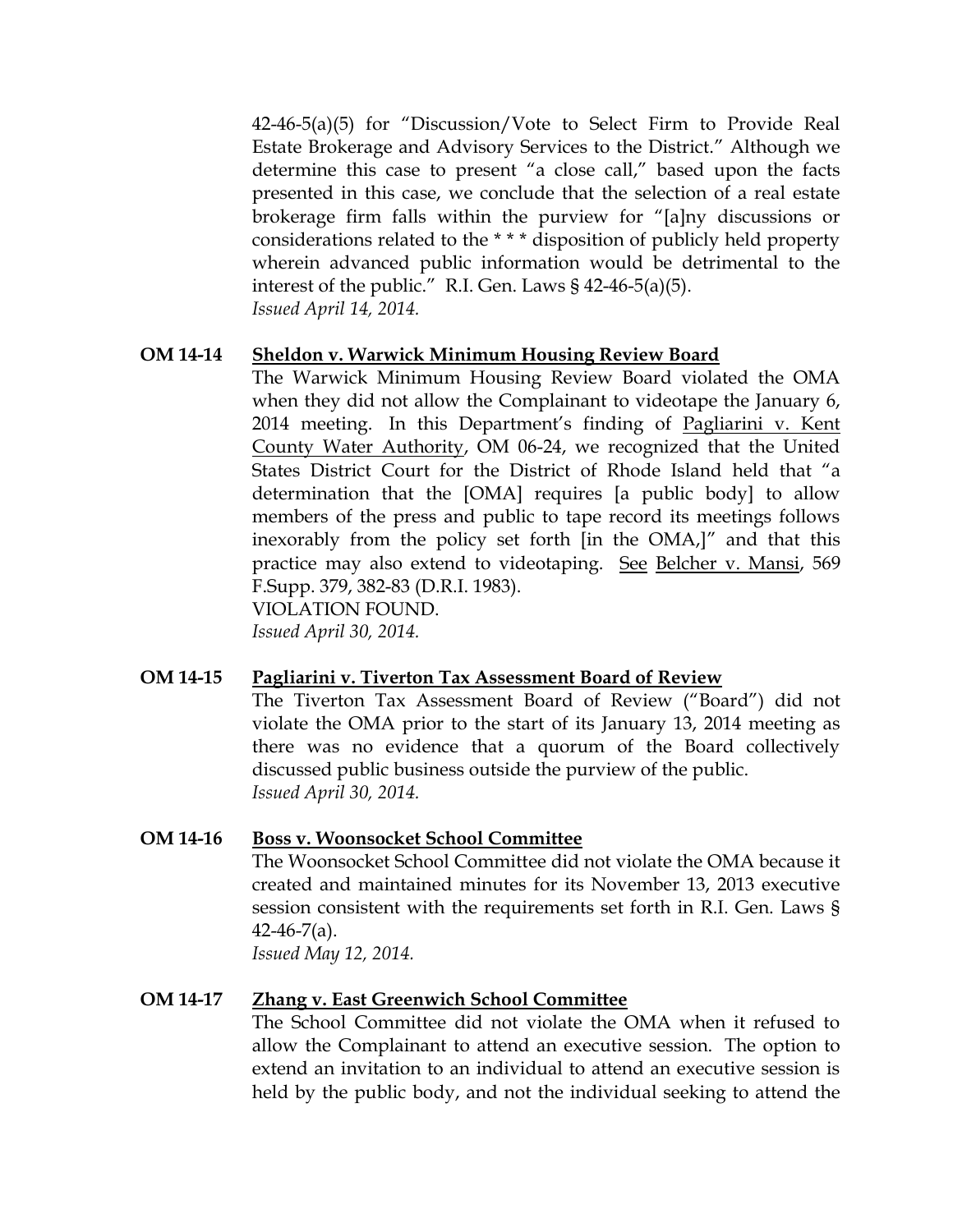executive session. See Vargas v. Providence School Board, OM 94-26. The School Committee did not violate the APRA when it refused to provide the Complainant with a copy of the November 5, 2013 executive session meeting minutes as properly sealed executive session minutes are not public. See R.I. Gen. Laws § 38-2-2(4)(J). *Issued May 6, 2014.*

#### **OM 14-18 Pierson v. Coventry School Committee**

The Coventry School Committee violated the OMA when it failed to timely provide minutes and a record of all votes taken pursuant to R.I. Gen. Laws § 42-46-7(b). This Department found injunctive relief to be inappropriate since, based on the evidence presented, the untimely availability of the minutes was the result of a family illness and, the Complainant was provided with the minutes of all the meetings requested.

VIOLATION FOUND. *Issued May 7, 2014.*

#### **OM 14-19 Boss v. City of Woonsocket's School Board Review Committee**

Based on the evidence presented, and using the analysis established in Solas v. Emergency Hiring Council, 774 A.2d 820, 825 (R.I. 2001) as a guide, this Department rejected the argument that the Woonsocket School Board Review Committee was not a public body because it was formed by the Mayor-elect, consisted of campaign staff, and emanated from the campaign. Instead, this Department found that the Committee was a "department, agency, commission, committee, board, council, bureau, or authority or any subdivision thereof of state or municipal government" as defined by Rhode Island General Laws § 42-46-2(3). See also Schanck v. Glocester Town Council, OM 97-03. VIOLATION FOUND. *Issued May 12, 2014.* 

#### **OM 14-20 Curt-Hoard v. Woonsocket School Board**

The Complainant alleged that the Woonsocket School Board ("School Board") violated the OMA when the agendas for the School Board's January 15, 2014 and February 12, 2014 meetings failed to specify the nature of the business to be discussed. Since the Complainant did not demonstrate that she was aggrieved by the allegation, and in fact attended the meetings in question, this Department concluded that she did not have standing to raise the issue. See R.I. Gen. Laws § 42-46- 8(a); Graziano v. Rhode Island State Lottery Commission, 810 A.2d. 215 (R.I. 2002).

*Issued May 29, 2014.*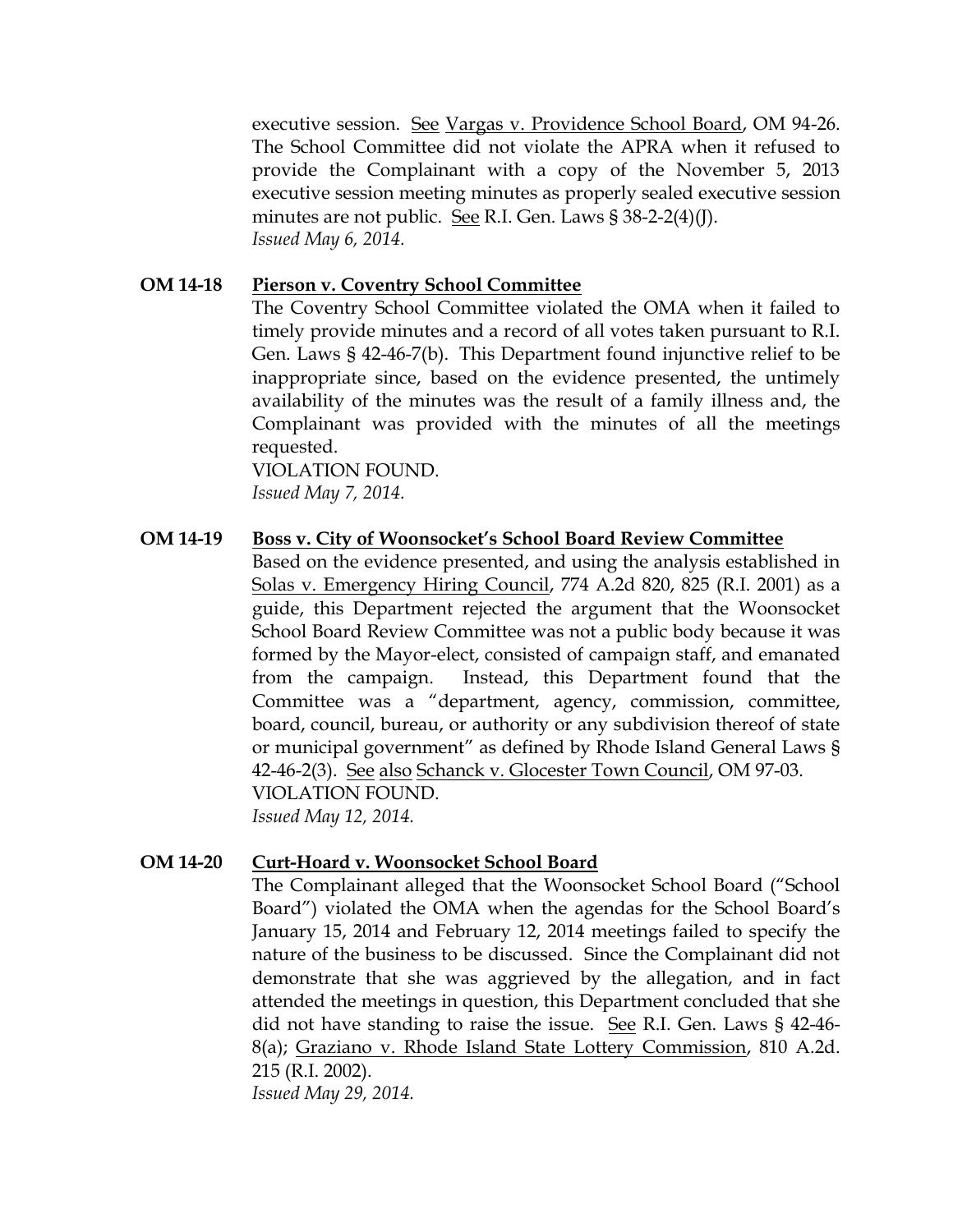#### **OM 14-21 Common Cause v. I-195 Redevelopment District Commission**

The Frameworks Subcommittee did not violate the OMA when it met for a presentation because there was no evidence that any collective discussions of the members of the Frameworks Subcommittee occurred. Rather, it appears a presentation was made, and members of the Frameworks Subcommittee asked questions during the presentation. While in the proper circumstances these questions and answers could implicate the OMA, in light of the affidavits submitted by the three (3) Frameworks Subcommittee members, the evidence falls short of any collective discussions or action amongst them. The Frameworks Subcommittee members' collective presence, as well as the asking and answering of questions, is insufficient to trigger the OMA.

*Issue May 30, 2014.*

#### **OM 14-22 Bourbonniere v. Newport City Council**

The narrow issue presented to this Department can be defined as whether the City's video conferencing accommodation complies with R.I. Gen. Laws § 42-46-13. Rhode Island General Laws § 42-46-13(c) recognizes that the OMA "does not require the public body to make each of its existing facilities accessible to and usable by persons with disabilities so long as all meetings required to be open to the public pursuant to [the OMA] are held in accessible facilities." (Emphasis added). The OMA also provides guidance on how a public body can comply with the accessibility requirement. See R.I. Gen. Laws § 42-46- 13(d). While R.I. Gen. Laws § 42-46-13(d) does not appear to be an exhaustive list of alternative accommodations, it is notable that video or tele-conferencing are not included, and that all alternatives listed within R.I. Gen. Laws § 42-46-13(d) would permit a person with a disability to physically attend a public meeting. Moreover, the State Building Code standards referenced within R.I. Gen. Laws § 42-46- 13(b) further support our conclusion that the video conferencing alternative fails to comply with the OMA. VIOLATION FOUND.

*Issued June 4, 2014.*

#### **OM 14-23 Sinapi v. University of Rhode Island Student Senate**

The University of Rhode Island Student Senate did not violate the OMA as this Department concluded that the Student Senate is not a "department, agency, commission, committee, board, council, bureau, or authority or any subdivision thereof of state or municipal government." See R.I. Gen. Laws § 42-46-2(c). We are aware of no authority, and none has been presented, to support the proposition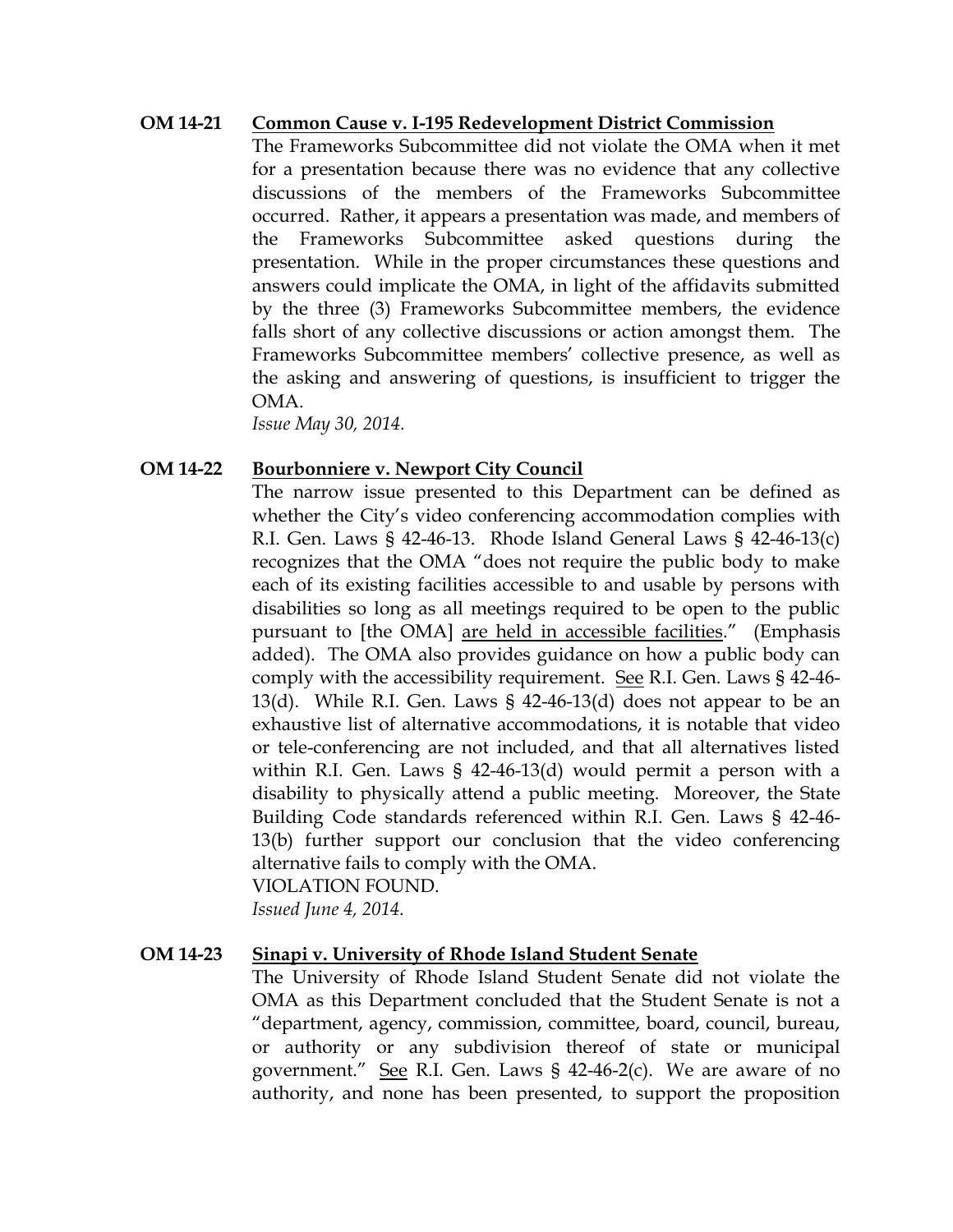that the voluntary adoption of the OMA by a non-public body subjects that entity to the OMA and this Department's jurisdiction. *Issued June 5, 2014.*

#### **OM 14-24 Novak v. Western Coventry Fire District**

The Fire District violated the OMA by failing to timely post its minutes on the secretary of state's website for seven (7) meetings. Rhode Island General Laws § 42-46-7(b)(2) states that "all volunteer fire companies, associations, fire district companies, or any other organization currently engaged in the mission of extinguishing fires and preventing fire hazards, whether it is incorporated or not, and whether it is a paid department or not, shall post unofficial minutes of their meetings within twenty-one (21) days of the meeting, but not later than seven (7) days prior to the next regularly scheduled meeting, whichever is earlier, on the secretary of state's website." R.I. Gen. Laws § 42-46-  $7(b)(2)$ .

VIOLATION FOUND. *Issued June 11, 2014.*

#### **OM 14-25 Kelly v. Woonsocket Budget Commission**

The Complainant alleged that members of the Woonsocket Budget Commission ("WBC") violated the OMA when the members voted to terminate the services of the Finance Director through email communications, and when the Commission failed to post proper notice on the Secretary of State's website. Rhode Island General Laws § 45-9-6(a) clearly defines the five (5) instances under which the Commission must comply with the OMA. The termination of an employee does not fall into any of those five (5) situations. Thus, the WBC did not violate the OMA. *Issued June 12, 2014.*

#### **OM 14-26 Block v. RI State Properties Committee**

The Rhode Island State Properties Committee ("Committee") violated the OMA when it failed to file its minutes for the August 13, 2013, September 26, 2013, October 8, 2013, November 5, 2013 and November 19, 2013 meetings on the Secretary of State's website in a timely manner. The Committee shall have ten (10) business days to respond to this Department's concern that the instant violation is "willful or knowing." A supplemental finding will be issued. VIOLATION FOUND.

*Issued June 13, 2014.*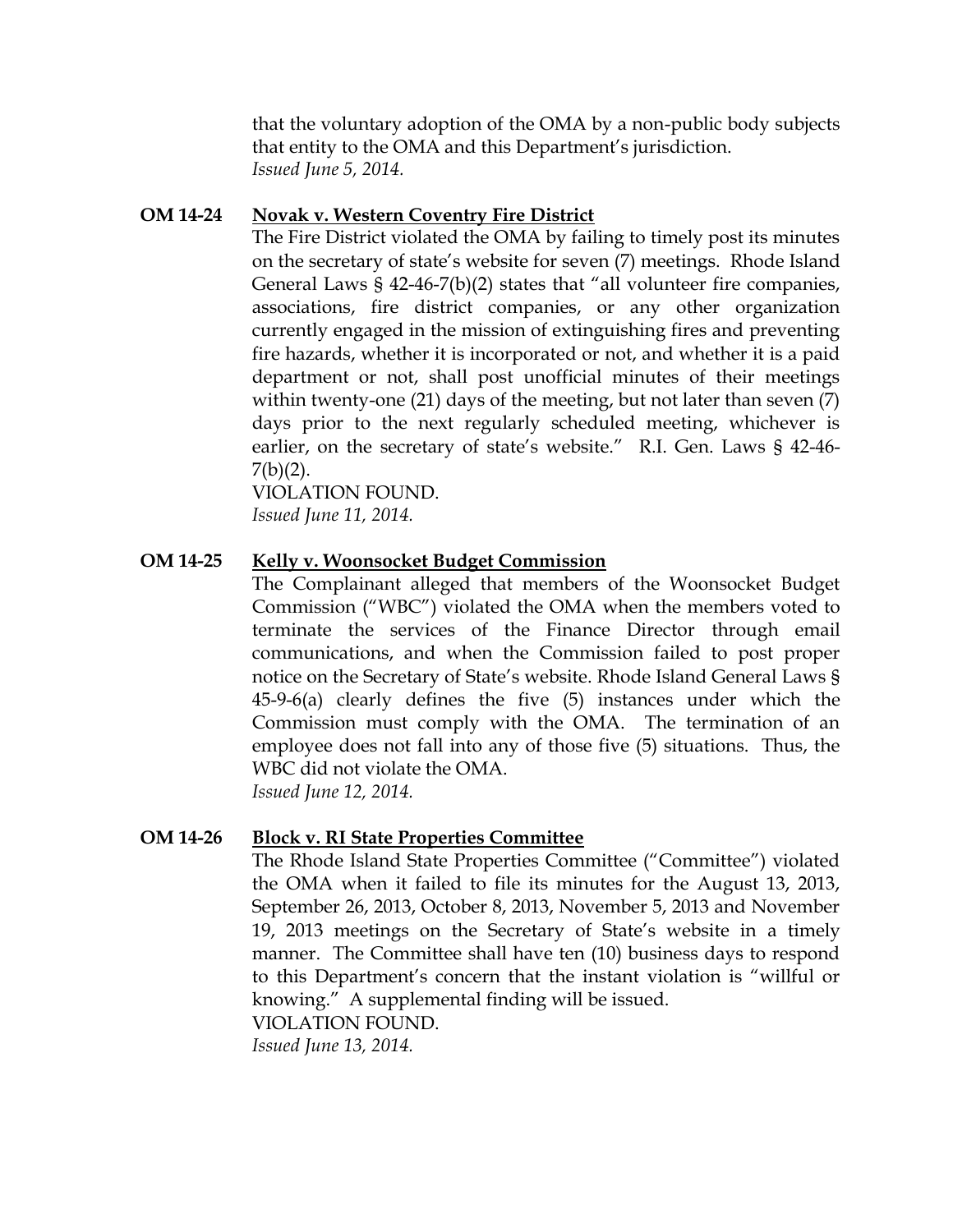#### **OM 14-26B Block v. RI State Properties Committee**

Based upon the Committee's representation that it was aware of its statuty obligations, yet failed to timely post minutes to the Secretary of State's website, this Department determined the violations were "willful or knowing."

LAWSUIT FILED. *Issued July 11, 2014.*

#### **OM 14-27 The Valley Breeze v. Pawtucket School Committee**

The School Committee violated the OMA during its February 11, 2014 executive session meeting when the executive session did not involve the seeking or obtaining legal advice on either the interim superintendent or the interpretation of a personnel contract. Even though the advertised topic may have been appropriate for executive session, after our in camera review of the executive session meeting minutes, much of the actual discussion was not appropriate for executive session.

VIOLATION FOUND.

*Issued July 25, 2014.*

#### **OM 14-28 McCarthy v. Woonsocket School Board Ward v. Woonsocket School Board**

The Woonsocket School Board did not violate the OMA since the agenda items were sufficient to adequately inform the public of the nature of the business to be discussed. The agenda items indicated that the School Board was going to discuss and may vote on "Administrative Contracts/Job Performance" under R.I. Gen. Laws § 42-46-5(a)(1) and "Collective Bargaining (Local 1137 Contracts)" under R.I. Gen. Laws § 42-46-5(a)(2). The evidence revealed that the School Board voted to approve the Local 1137 contract and voted to extend the School Superintendent's contract. We find these agenda items were not misleading.

*Issued September 5, 2014.*

#### **OM 14-29 Ward v. Woonsocket School Board**

The Complainant alleged that the Woonsocket School Board violated the OMA during its February 26, 2014 meeting when, after recessing to review the resume of the interim legal counsel, members of the School Board discussed public business outside the purview of the public. In light of the affidavits submitted by the School Board members, we cannot conclude that during this break to review the resume, discussions occurred amongst a quorum of School Board members regarding matters over which the School Board has supervision,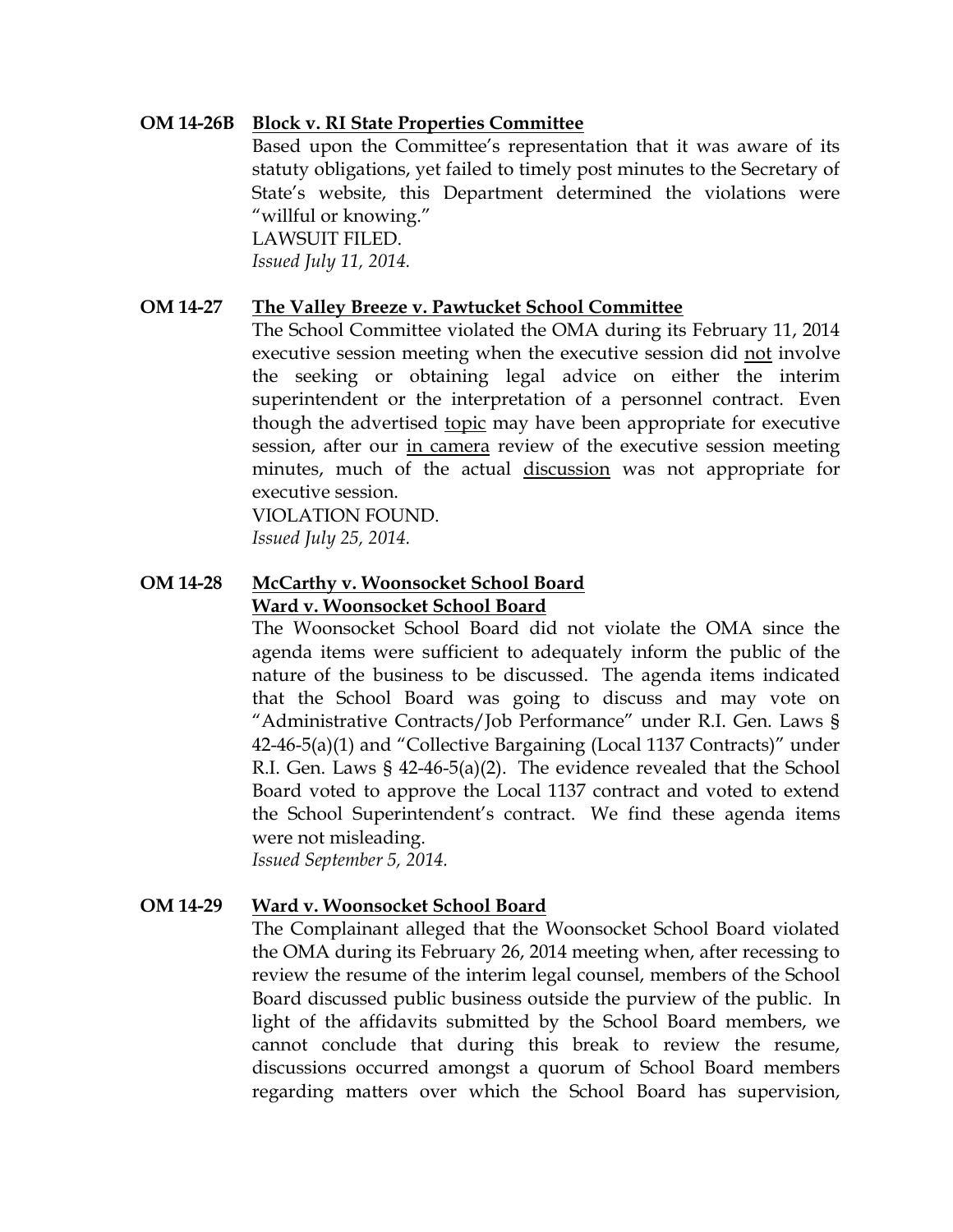control, jurisdiction, or advisory power. The evidence reveals that, after the break, the School Board discussed the appointment of temporary legal counsel in open session and voted to hire the candidate. As such, we find no violation. *Issued September 15, 2014.*

#### **OM 14-30 Fortin v. Bristol Warren Regional School District**

The Complainant alleged that the Bristol Warren Regional School District ("BWRSD") violated the OMA when it failed to post notice of its July 14, 2014 School Committee meeting at the Warren Town Hall. With respect to the posting of supplemental public notice, the OMA provides that "Written public notice shall include, but need not be limited to posting a copy of the notice at the principal office of the public body holding the meeting, or if no principal office exists, at the building in which the meeting is to be held, and in at least one other prominent place within the governmental unit, and electronic filing of the notice with the secretary of state pursuant to subsection (f)." R.I. Gen. Laws § 42-46-6(c). The evidence showed that the BWRSD posted notice with the Secretary of State, at the BWRSD Administration Building ("the principal office of the public body"), and the BWRSD high school ("one other prominent place within the government unit"). Accordingly, this Department found that the BWRSD did not violate the OMA.

*Issued September 16, 2014.*

#### **OM 14-31 Carney v. Charlestown Planning Commission**

The Charlestown Planning Commission ("Commission") violated the OMA during its May 7, 2014 meeting when it took a secret "preliminary" paper vote. The Commission also violated the OMA when the minutes failed to include a record by individual members of any votes taken regarding this "preliminary" vote or the Commission's subsequent oral vote. The OMA requires that all public bodies "keep written minutes of all their meetings" and that these written minutes include, among other things, "[a] record by individual members of any vote taken[.]" R.I. Gen. Laws § 42-46-7(a)(3). VIOLATION FOUND.

*Issued September 23, 2014.*

#### **OM 14-32 Aiello v. Westerly School Redesign Advisory Committee**

The Complainant alleged that the Westerly School Redesign Advisory Committee ("Committee") violated the Open Meetings Act ("OMA") when it denied him access to the August 7, 2014 meeting because the entry doors were locked. Rhode Island General Laws § 42-46-14 states,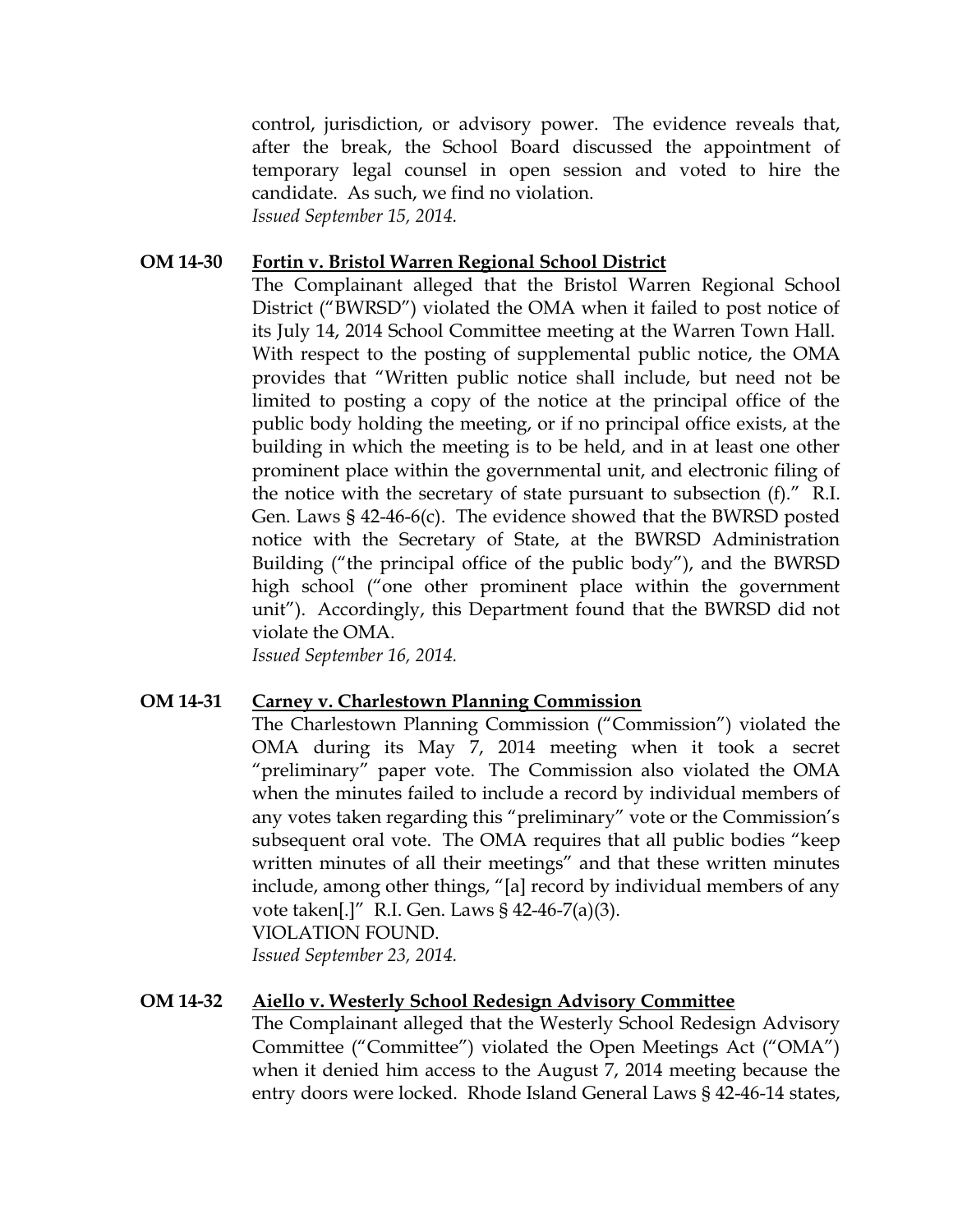"[i]n all actions brought under this chapter, the burden shall be on the public body to demonstrate that the meeting in dispute was properly closed pursuant to, or otherwise exempt from the terms of this chapter." Although the evidence showed that the members of the Committee and one member of the public were in attendance, the Committee did not produce evidence that the entry doors to the building were indeed unlocked. In fact, the evidence presented suggested otherwise. Accordingly, this Department found that the Committee violated the OMA when it denied Complainant access to the August 7, 2014 meeting. VIOLATION FOUND.

*Issued September 25, 2014.*

#### **OM 14-33 Buckley v. RI Turnpike and Bridge Authority**

The Rhode Island Turnpike and Bridge Authority ("RITBA") violated the OMA when it failed to timely post its minutes for the July 9, 2014 meeting on the Secretary of State's website in violation of R.I. Gen. Laws § 42-46-7(d). This Department shall allow the RITBA ten (10) business days to respond to our concern that the instant violation is willful or knowing in accordance with our precedent. Thereafter, a supplemental finding will be issued concerning whether the instant violation is willful or knowing.

VIOLATION FOUND.

*Issued October 17, 2014.*

#### **OM14-33B Buckley v. Rhode Island Turnpike and Bridge Authority**

Based upon the totality of the evidence, we cannot conclude that the Rhode Island Turnpike and Bridge Authority ("RITBA") willfully or knowingly violated the OMA. The facts establish that the RITBA failed to file "official and/or approved" minutes on the Secretary of State's website for its July 9, 2014 meeting in a timely manner, but the facts also demonstrate that the RITBA did not have a meeting in August 2014. See R.I. Gen. Laws § 42-46-7(d) (requiring "official and/or approved") minutes to be filed on the Secretary of State's website within 35 days of a meeting). Rather, the RITBA next met on September 10, 2014 and it was at that meeting that the RITBA approved the minutes for the July 9, 2014 meeting. While arguably the RITBA could have posted "official" meeting minutes on the Secretary of State's website within thirty-five days of the meeting, the lack of definition and/or any authority to guide a public body concerning what constitutes "official" minutes provides sufficient support for our conclusion.

*Issued January 23, 2015.*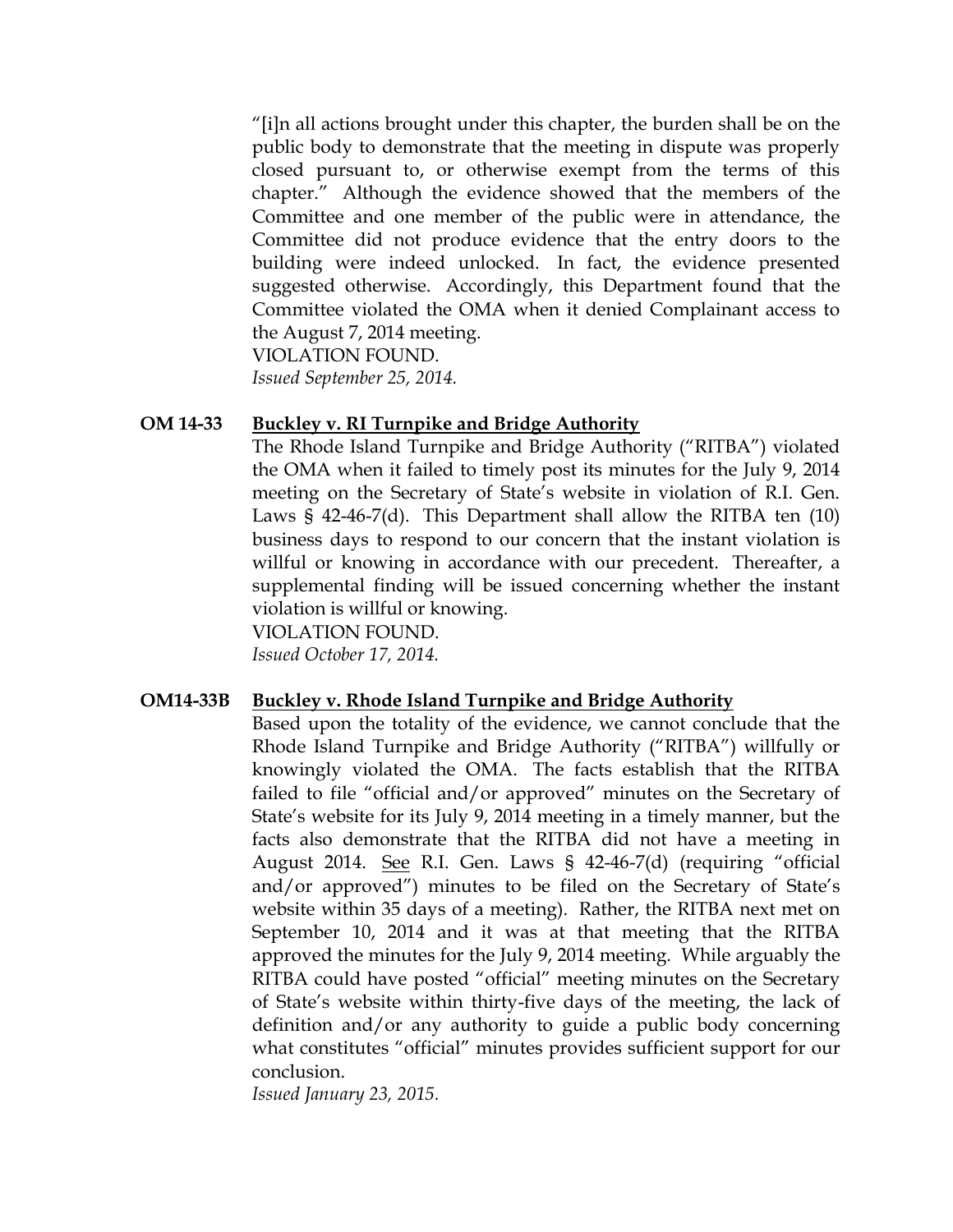#### **OM 14-34 Desmarais v. Manville Fire District**

The Manville Fire District violated the OMA when ten (10) of its meeting minutes were either not filed on the Secretary of State's website or were untimely filed. See R.I. Gen. Laws § 42-46-7(b)(2). The Fire District also violated the OMA because its 2014 annual notice is not posted on the Secretary of State's website. See R.I. Gen. Laws § 42- 46-6(a). The Fire District violated the OMA when the minutes of the November 13, 2013 meeting did not record the individual members' vote to approve the prior meeting minutes. See R.I. Gen. Laws § 42-46- 7(a). The Fire District violated the OMA when the minutes of the January 15, 2014 meeting did not record the individual members' vote approving the prior meeting minutes or adjourning the meeting. Id. VIOLATION FOUND. *Issued November 17, 2014.* 

#### **OM 14-35 Clark v. West Glocester Fire District – (Nov. 13, 2013 complaint)**

**PR 14-28** Mr. Clark raised numerous allegations that the Fire District violated the OMA and the APRA. This Department determined that the Fire District violated the APRA by not providing the specific reason for a denial and by not advising Mr. Clark of his appellate remedies. The Fire District also violated the APRA by failing to provide or properly deny certain documents and the Fire District's advisement that Mr. Clark could obtain various documents from the Secretary of State's website, rather than either providing or denying Mr. Clark the requested documents, also violated the APRA. *Issued November 12, 2014.* 

#### **OM 14-36 Fitzmorris v. Portsmouth Town Council**

The Complainant alleged the Town Council convened into executive session under R.I. Gen. Laws § 42-46-5(a)(2) for "litigation," but since all the parties to the litigation were present, the Complainant alleged the meeting should have occurred in open session. This Department concluded that the meeting of the Town Council in executive session with DEM officials and its legal counsel to discuss litigation which, at the time, was pending in the DEM's Administrative Adjudication Division involving a Notice of Violation issued by DEM against the Town was an appropriate topic pursuant to R.I. Gen. Laws § 42-46- 5(a)(2).

*Issued November 17, 2014.* 

#### **OM 14-37 Ryan v. Warren Housing Authority**

The Warren Housing Authority violated the OMA by communicating via correspondence concerning public business. The evidence revealed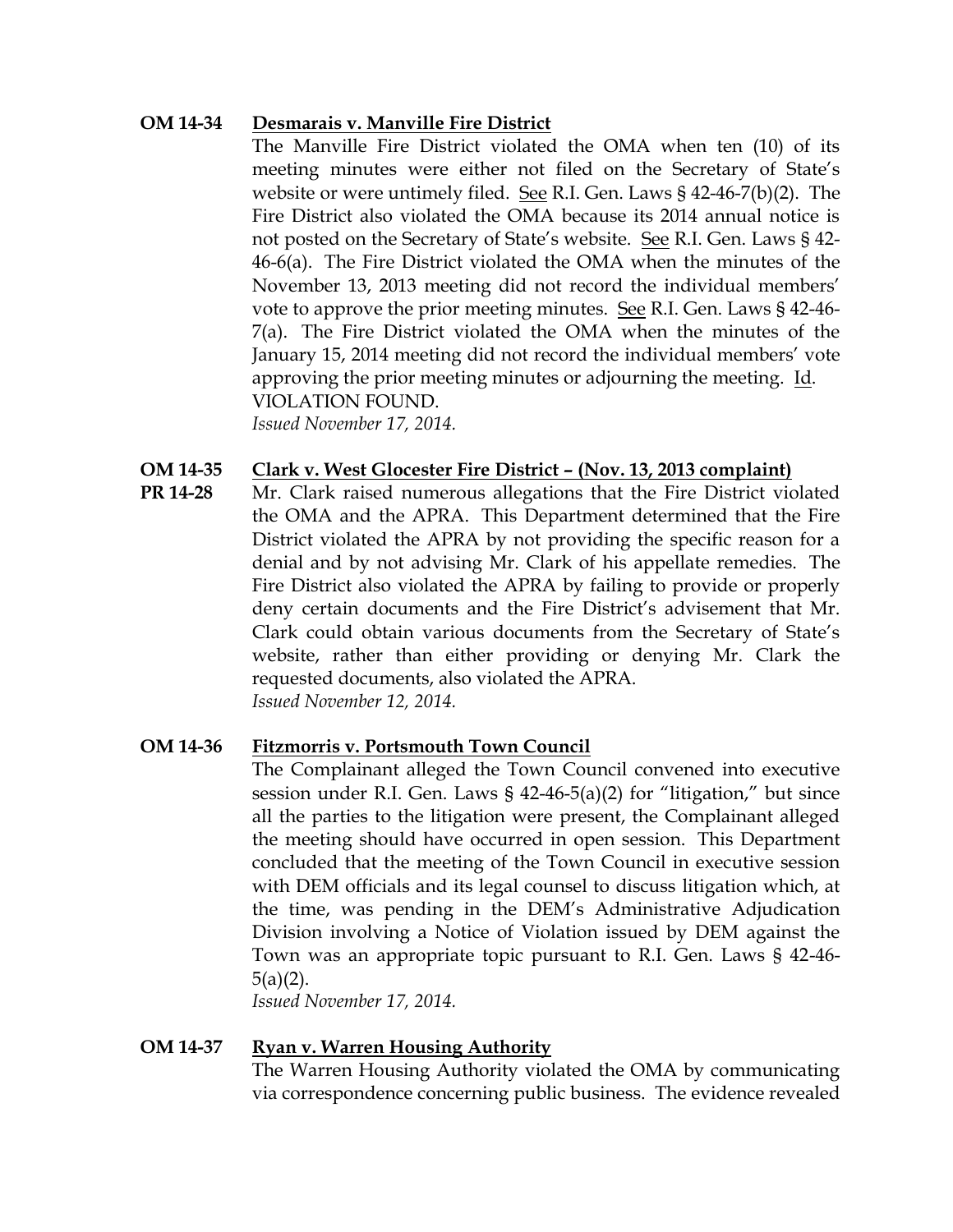that a letter was written and signed by one of the Housing Authority members. Although it appears no discussions amongst a quorum of the Housing Authority members occurred, the letter was circulated to two (2) other Housing Authority members who read and signed the letter. Since the Housing Authority is comprised of five (5) members, three (3) members would constitute a quorum. The fact that the letter was hand delivered to Housing Authority members, rather than sent electronically, was of no moment to our analysis. VIOLATION FOUND.

*Issued November 19, 2014.* 

#### **OM 14-38 Faerber v. Portsmouth School Committee**

The School Committee violated the OMA when a quorum of its members met on two (2) occasions outside the purview of the public to discuss business over which the School Committee has supervision, control, jurisdiction, or advisory power." R.I. Gen. Laws § 42-46-2(a). A quorum of the School Committee met with potential candidates for School Superintendent. There was insufficient evidence to find that the School Committee violated the OMA with respect to the allegation that members of the School Committee engaged in walking or rolling quorums prior to one of its meetings.

VIOLATION FOUND.

*Issued November 25, 2014.*

#### **OM 14-39 Goldberg v. Warren Town Council**

Complainant alleged that the Warren Town Council violated the OMA when it discussed her application outside of a public meeting. Specifically, because Council members denied her application without public discussion or council deliberation, Complainant alleged that Council members "had somehow met and decided to deny the application in advance [of the April 8 meeting]." In order for the OMA to apply, a "quorum" of a "public body" must convene for a "meeting" as these terms are defined by the OMA. See Fischer  $v$ . Zoning Board of the Town of Charlestown, 723 A.2d 294 (R.I. 1999). Because there was no evidence that a quorum of the Town Council convened to discuss matters outside the public purview, we found no violation.

*Issued December 19, 2014.*

#### **OM 14-40 Clark v. West Glocester Fire District**

The Complaintant alleged that the Fire District committed numerous OMA violations ranging from 2004 to 2013, typically relating to maintaining open session minutes and the failure to articulate and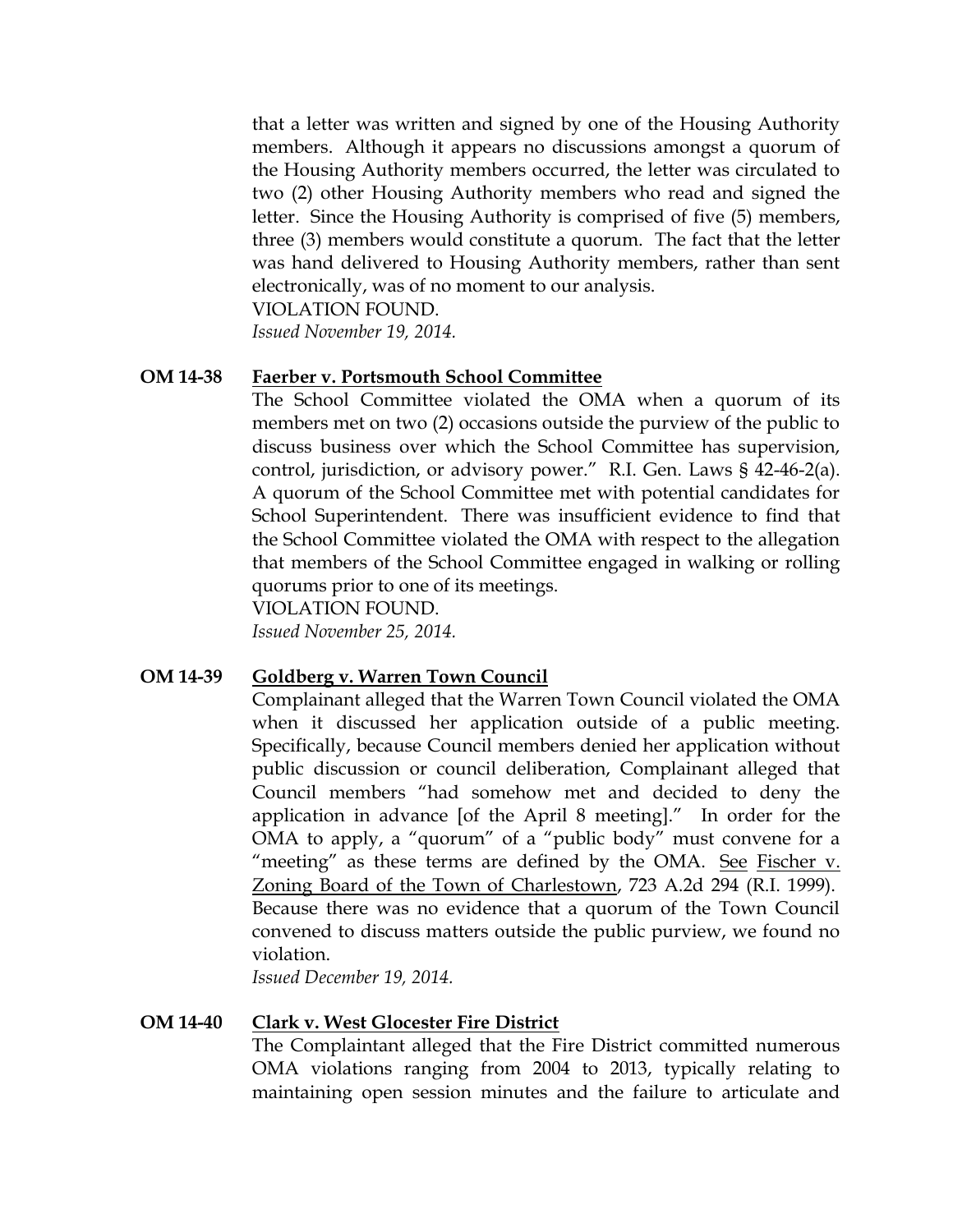record an open call. See R.I. Gen. Laws §§ 42-46-7(a); 42-46-4. This Department determined that the Fire District violated the OMA on several occasions, but that other allegations did not violate the OMA. Of note, this Department determined that the Fire District fell within the ambit of the OMA and must post "official and/or approved" minutes within the timeframe set forth in R.I. Gen. Laws § 42-46-7(d) and that the Fire District must also post "unofficial" minutes within the timeframe set forth in R.I. Gen. Laws § 42-46-7(b)(2). The OMA does not specify whether public bodies must seal executive session minutes by a vote occurring in open session or in executive session. VIOLATION FOUND.

*Issued December 23, 2014.* 

#### **OPEN MEETINGS ACT ADVISORY OPINIONS – 2014**

#### **ADV OM 14-01 In Re: R.I. Gen. Laws § 42-46-7(b)(2)**

This Department opines that, although R.I. Gen. Laws § 42-46- 7(b)(2), enacted on July 15, 2013, adds a requirement that certain fire-related entities file minutes on the Secretary of State's website, this amendment did nothing to change the definition of a "public body." As noted in Fischer v. Zoning Board o the Town of Charlestown, 723 A.2d 294 (R.I. 1999), as a prerequisite to any entity being required to comply with the OMA, including  $\S$  42-46-7(b)(2), that entity must be a "public body" as defined by R.I. Gen. Laws § 42-46-2(3) ("any department, agency, commission, committee, board, council, bureau, or authority or any subdivision thereof of state or municipal government."). If the fire-related entity was a public body prior to the amendment, absent a determination made by this Department to the contrary, it remains a public body for purposes of the OMA. Likewise, if a fire-related entity was not a public body for purposes of the OMA prior to the amendment, absent a determination made by this Department to the contrary, it remains so.

*Issued July 11, 2014.*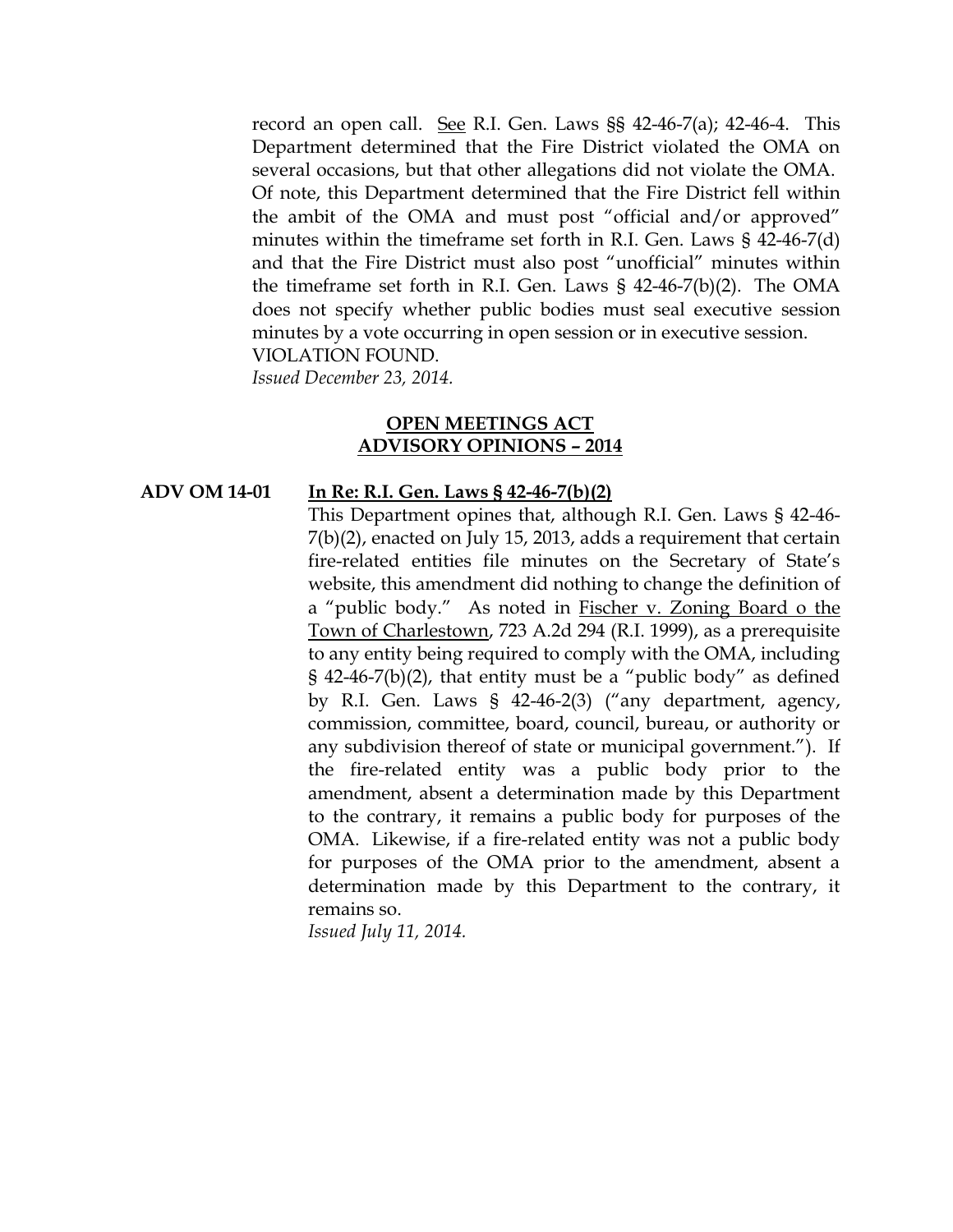# ACCESS TO PUBLIC RECORDS ACT



# ANNUAL REPORT 2014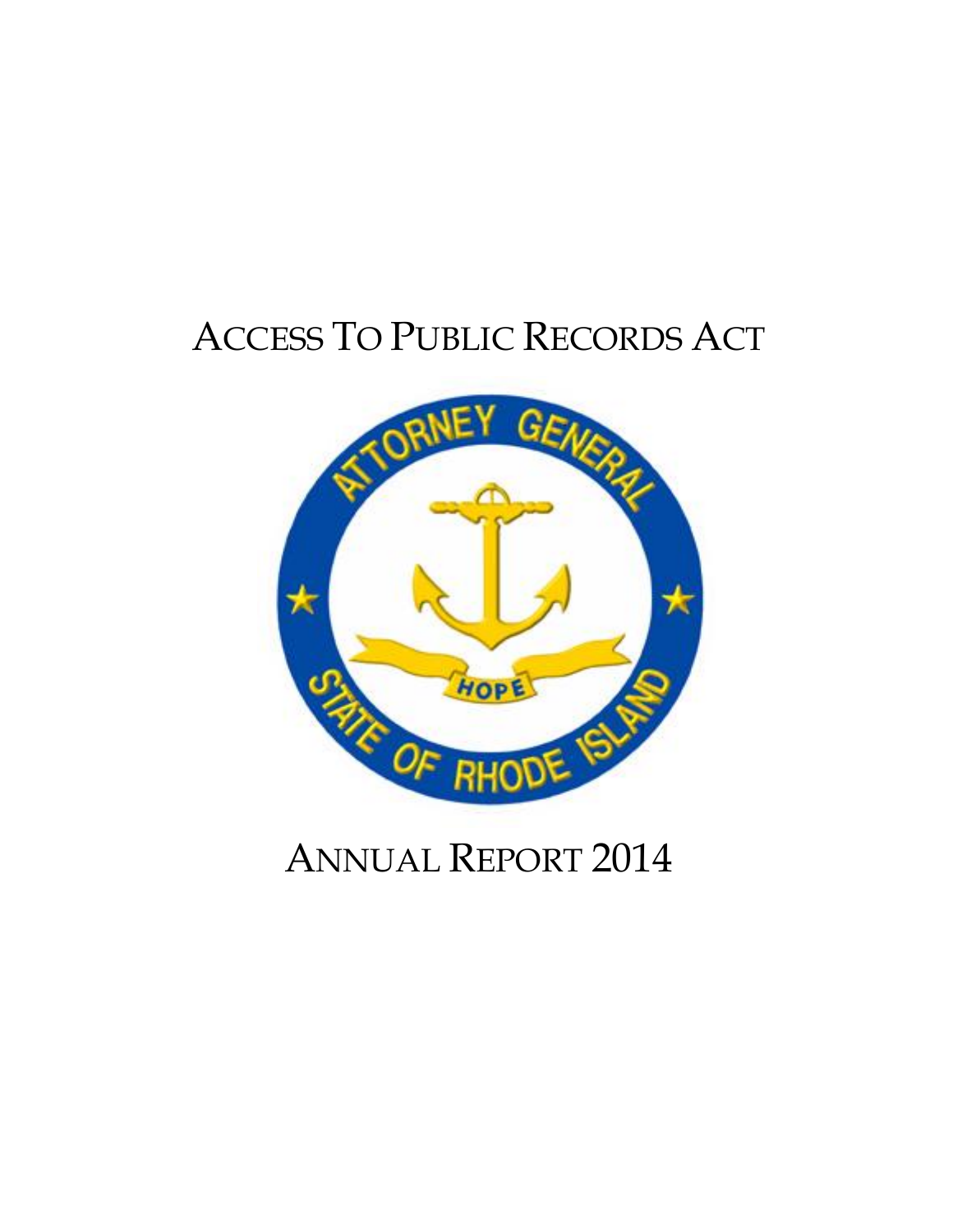#### **ATTORNEY GENERAL'S ANNUAL REPORT OF COMPLAINTS RECEIVED PURSUANT TO RHODE ISLAND GENERAL LAWS SECTION 38-2-1 ET. SEQ., THE ACCESS TO PUBLIC RECORDS ACT**

Rhode Island General Laws Section 38-2-15 requires that the Attorney General submit to the Legislature an annual report summarizing the complaints received pursuant to the Access to Public Records Act, including the number of complaints found to be meritorious and the action taken by the Attorney General in response to each complaint. The Attorney General is pleased to submit the following information concerning the calendar year 2014.

#### **STATISTICS**

| ACCESS TO PUBLIC RECORDS ACT COMPLAINTS RECEIVED:   | 95       |
|-----------------------------------------------------|----------|
| FINDINGS ISSUED BY THE ATTORNEY GENERAL:            | 39       |
| <b>VIOLATIONS FOUND:</b><br><b>WARNINGS ISSUED:</b> | 16<br>13 |
| LITIGATION INITIATED:                               | 3        |
| <b>WRITTEN ADVISORY OPINIONS:</b>                   |          |
| <b>REQUESTS RECEIVED:</b><br><b>ISSUED:</b>         | 6        |
|                                                     |          |
| APRA REQUESTS TO THE ATTORNEY GENERAL:              | 94       |

#### **VIOLATIONS FOUND/WARNINGS ISSUED**

Warnings were issued in the following cases as a result of having found that they violated the Access to Public Records Act:

| PR 14-05 | Citizens Advocating for a Safe Environment v. Central Coventry    |
|----------|-------------------------------------------------------------------|
|          | <b>Fire District</b>                                              |
| PR 14-06 | Novak v. Western Coventry Fire District                           |
| PR 14-12 | Fitzgerald v. East Providence Police Department                   |
| PR 14-13 | Fitzgerald v. Warwick Police Department                           |
| PR 14-14 | Go Local Prov. v. City of Providence                              |
| PR 14-23 | Clark v. Department of Public Safety                              |
| PR 14-25 | Howard v. Rhode Island Turnpike and Bridge Authority              |
| PR 14-28 | Clark v. West Glocester Fire District - (Nov. 13, 2013 complaint) |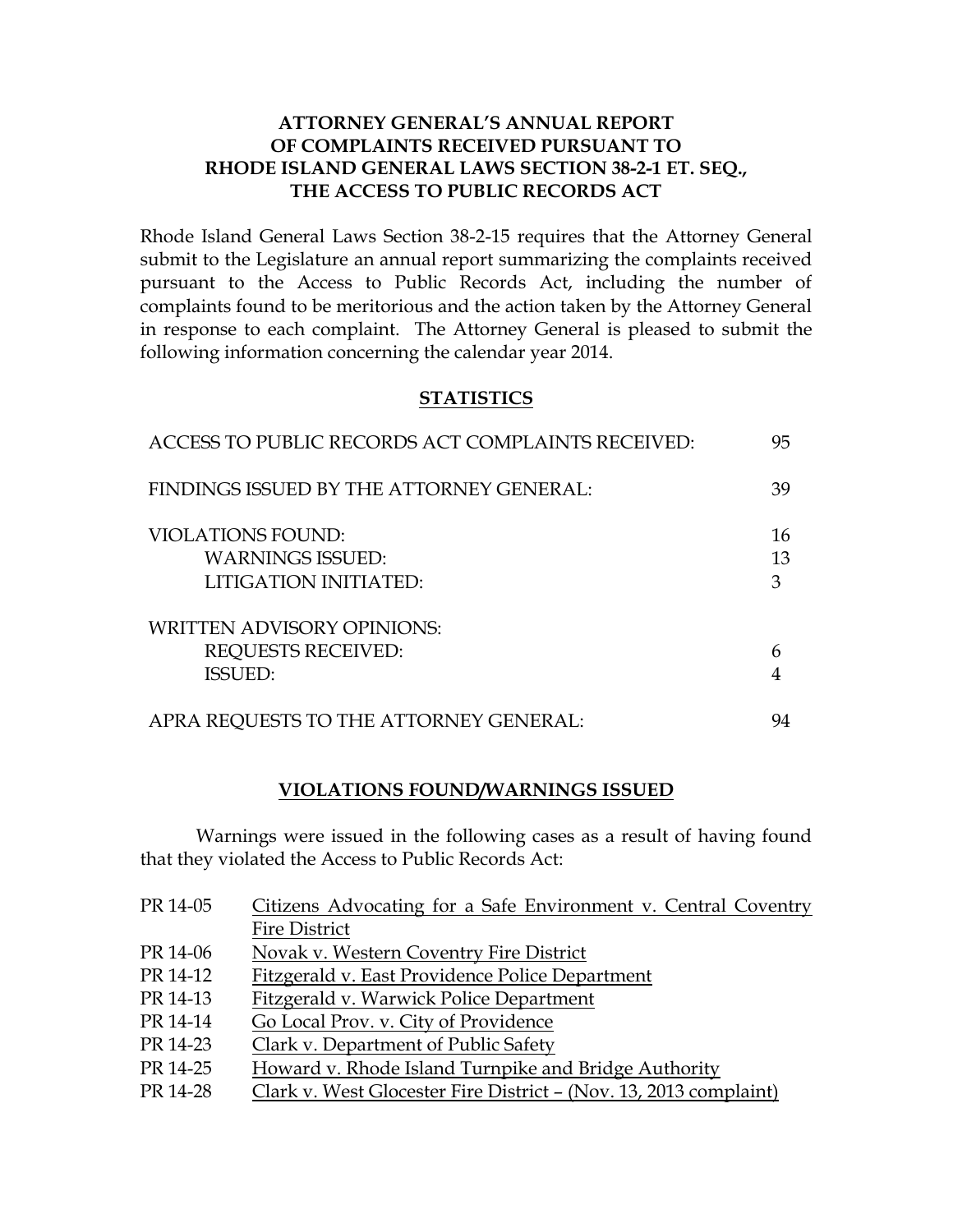- PR 14-31 Boss v. Woonsocket Superintendent's Office
- PR 14-32 Desaulniers v. Woonsocket Superintendent's Office
- Clarke v. Woonsocket Superintendent's Office
- PR 14-34 IBPO Local 302 v. Town of Portsmouth
- PR 14-35 Jackson v. Town of Coventry
- PR 14-38 Susler v. West Glocester Fire District

#### **VIOLATIONS FOUND/LAWSUIT FILED**

- PR 14-07B Scripps News v. Rhode Island Department of Business Regulations
- PR 14-19B Kelly & Mancini v. Town of Warren
- PR 14-24B International Association of Fire Fighters v. Nasonville Fire Department/District [\*This Lawsuit was filed on January 8, 2015]

\* \* \*

Summaries of all findings/written advisory opinions issued are attached hereto.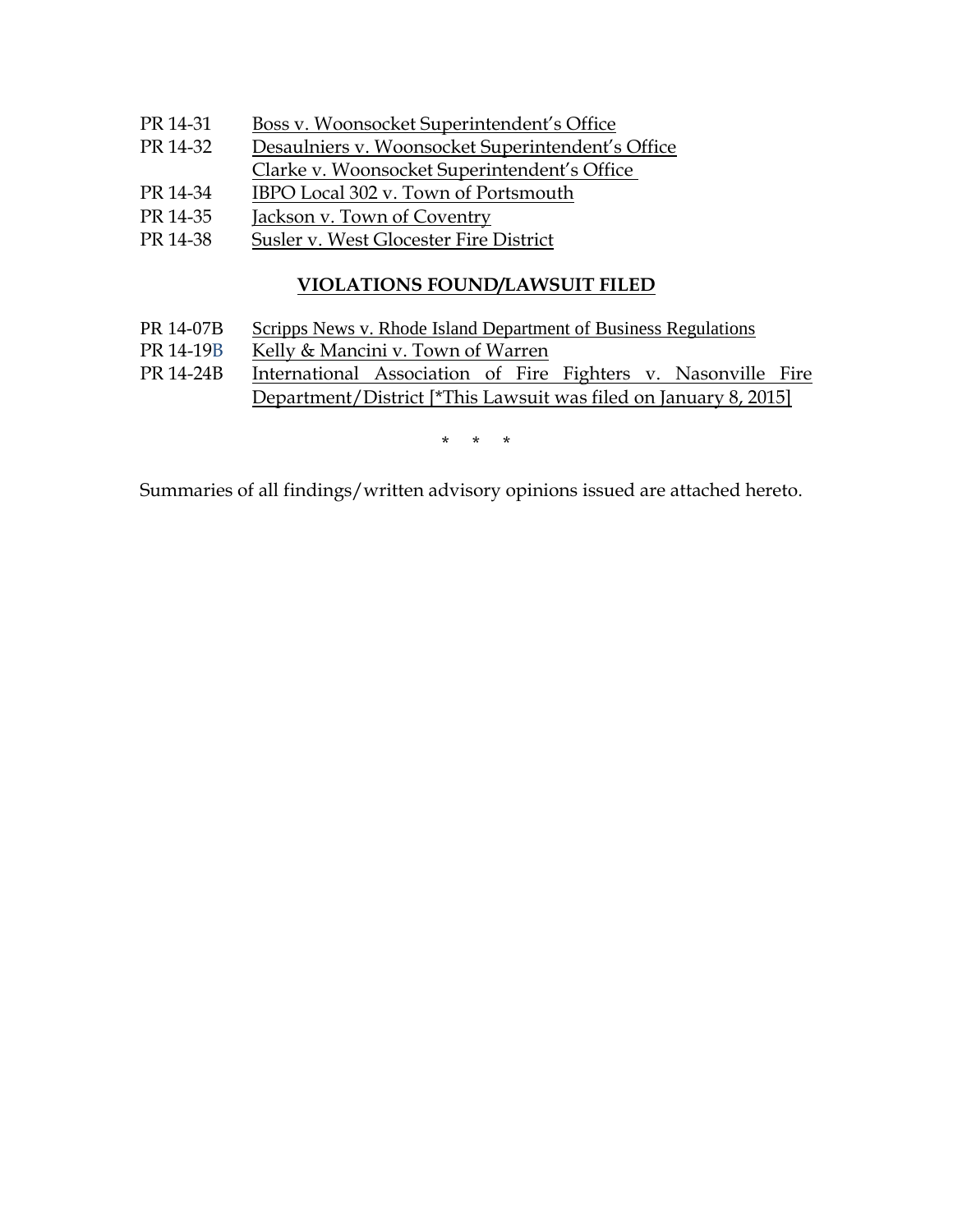#### **ACCESS TO PUBLIC RECORDS ACT FINDINGS – 2014**

#### **PR 14-01 WPRI v. Community College of Rhode Island**

The Community College of Rhode Island ("CCRI") did not violate the APRA when it denied WPRI's request for records responsive to the reason a CCRI employee was terminated. After the APRA complaint was filed, the employee's termination was reversed and the employee was reinstated. Even if we assume that WPRI had established some "public interest," we cannot conclude that the public interest outweighs the employee's privacy interest. See R.I. Gen. Laws § 38-2-  $2(4)(A)(I)(b)$ .

*Issued January 17, 2014.*

#### **PR 14-02 Rosenfield v. North Kingstown School Department**

Since the Complainant's September 19, 2013 email request for certain documents did not comport with the School Department's APRA policy, this Department found no violation. *Issued January 29, 2014.*

#### **PR 14-03 Chappell v. Rhode Island Department of Public Safety**

The Department of Public Safety ("DPS") did not violate the APRA when it refused to provide the Complainant with the city/town of residence of state police officers and civilian employees of the DPS because the Complainant demonstrated no "public interest" in disclosure. Balanced against this non-existent "public interest," this Department perceived at least some privacy and personal safety interest. See also Direct Action for Rights and Equality v. Gannon, 713 A.2d 218 (R.I. 1998); R.I. Gen. Laws § 31-10-26. *Issued February 6, 2014.*

#### **PR 14-04 DeAscentis v. Town of Jamestown**

The Town did not violate the APRA when it withheld from disclosure the street addresses and states of residence for the Town's mooring permit holders. See R.I. Gen. Laws § 38-2-2(4)(A)(I)(b); Direct Action for Rights and Equality v. Gannon, 713 A.2d 218 (R.I. 1998). *Issued February 11, 2014.*

### **PR 14-05 Citizens Advocating for a Safe Environment v. Central Coventry Fire District** The Fire District violated the APRA when it failed to timely respond to an APRA request in writing. See R.I. Gen. Laws § 38-2-7. VIOLATION FOUND*.*

*Issued February 11, 2014.*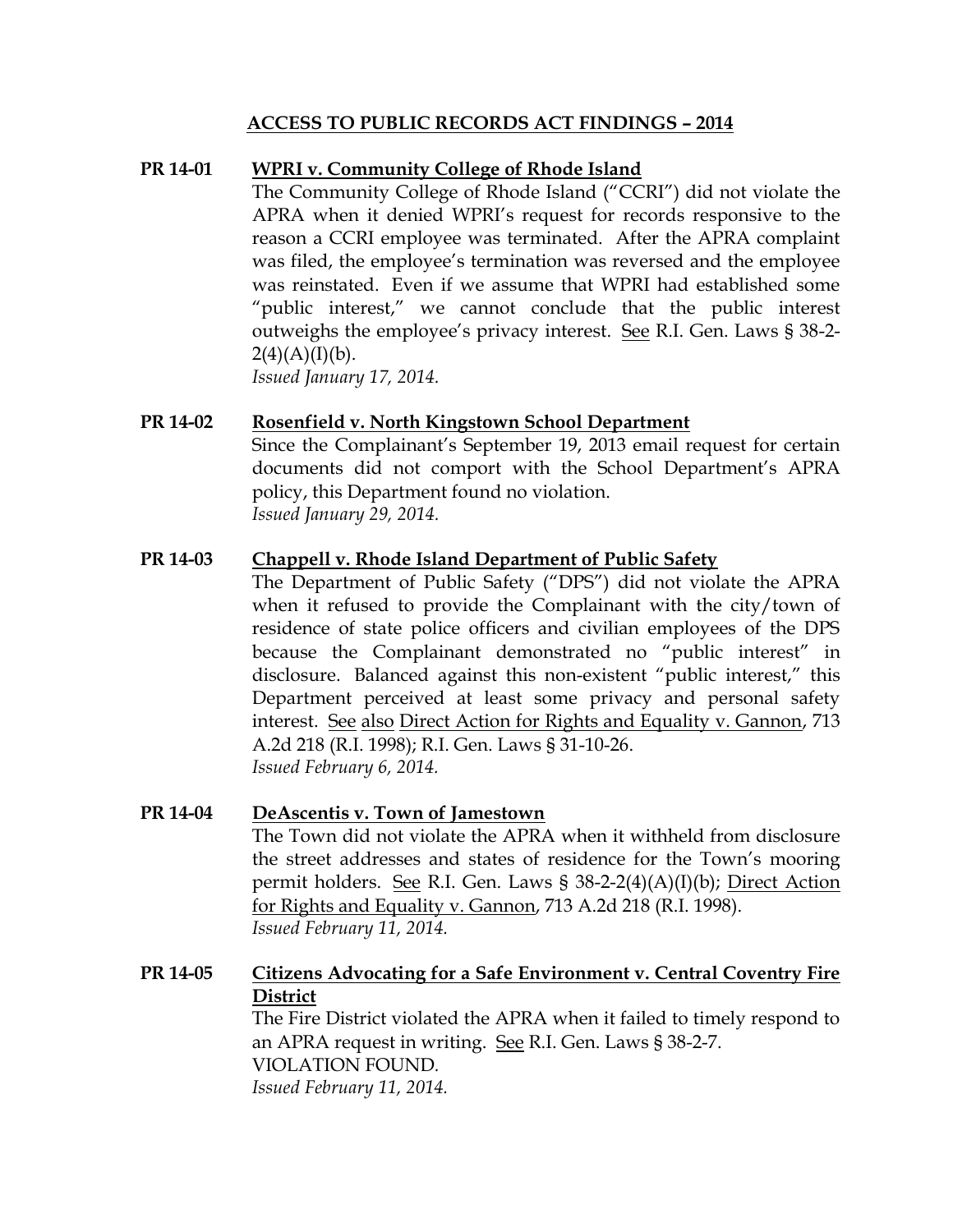#### **PR 14-06 Novak v. Western Coventry Fire District**

**OM 14-06** The Fire District violated the OMA when its 2013 annual notice did not include information required under R.I. Gen. Laws § 42-46-6(a). The Fire District did not violate the OMA when its agenda topics for the September 16 and 19, 2013 meetings adequately informed the public of the nature of the business to be discussed. The Fire District violated the OMA with respect to the September 19, 2013 agenda when it incorrectly listed the date the notice was posted as August 17, 2013, instead of September 17, 2013. The Fire District violated the APRA by failing to have a copy of its APRA procedures on its website. See R.I. Gen. Laws § 38-2-3(d). VIOLATION FOUND. *Issued February 13, 2014.*

**PR 14-07 Scripps News v. Rhode Island Department of Business Regulations** The Rhode Island Department of Business Regulations ("DBR") violated the APRA when it failed to timely respond to Complainant's APRA request dated July 10, 2013. See R.I. Gen. Laws § 38-2-7. DBR was allowed ten (10) business days to provide a response explaining why this Department should not find its failure to timely respond to Complainant's APRA request knowing and willful, or alternatively, reckless, in light of DBR's recognition of the APRA requirements and this Department's precedent. A supplemental finding will follow. VIOLATION FOUND. *Issued April 14, 2014.*

**PR 14-07B Scripps News v. Rhode Island Department of Business Regulations** After reviewing submissions from both DBR and the Complainant, this Department determined that there was sufficient evidence to conclude that DBR recklessly violated the APRA when it failed to timely respond to the July 10, 2013 APRA request. Accordingly, this Department filed a lawsuit against DBR seeking civil fines. LAWSUIT FILED. July 11, 2014.

#### **PR 14-08 DiBenedetto v. Town of Foster**

On February 10, 2014, the Complainant requested the voice recording of a January 23, 2014 vicious dog hearing. Based upon the evidence presented, the Complainant received this voice recording on February 19, 2014. As such, the Town did not violate the APRA. See R.I. Gen. Laws § 38-2-3(e). The Town did not violate the APRA when it did not provide a "transcript" of the same vicious dog hearing because, there was no evidence that a transcript ever existed. Since a transcript did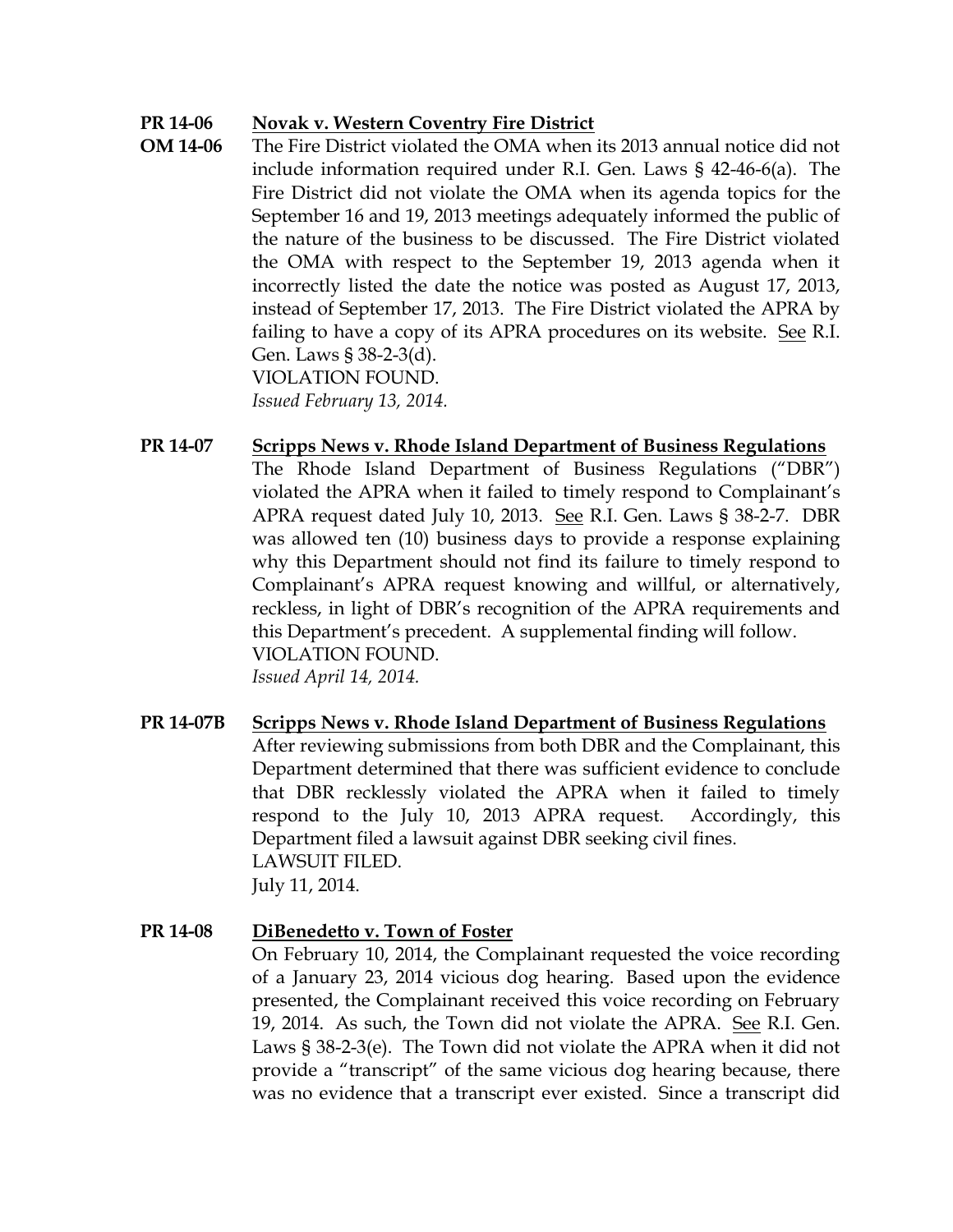not exist, the APRA does not require "a public body to reorganize, consolidate, or compile data not maintained by the public body in the form requested at the time the request to inspect the public records was made[.]" R.I. Gen. Laws § 38-2-3(h). *Issued April 10, 2014.*

#### **PR 14-09 McQuade v. Rhode Island Department of Public Safety**

Mr. McQuade submitted an APRA request to the Rhode Island Department of Public Safety ("DPS") requesting documents, broken down into nineteen (19) different categories, concerning the Rhode Island State Fusion Center and related programs and activities of the Rhode Island State Police and its partner agencies. DPS provided Complainant with some of the documents but denied others on the grounds that, either the documents did not exist and were exempt under R.I. Gen. Laws § 38-2-3(h) or, were exempt under R.I. Gen. Laws § 38-2-2(S) and section 892(e) of the Homeland Security Act. After reviewing the evidence presented, the Department found no violation. *Issued April 11, 2014.*

**PR 14-10 East Bay Newspapers v. Rhode Island Department of Public Safety** The Department of Public Safety did not violate the APRA when it did not disclose law enforcement records that identified a particular person, did not lead to criminal charges and where no allegation had been made concerning the propriety of the DPS investigation. Such disclosure "could reasonably be expected to constitute an unwarranted invasion of personal privacy." R.I. Gen. Laws  $\S 38-2-2(4)(D)(c)$ . *Issued May 12, 2014.*

#### **PR 14-11 Reilly v. Providence Economic Development Partnership** The PEDP did not violate the APRA as there was no evidence that the PEDP physically maintained additional documents responsive to the Complainant's request. The PEDP's extension of time to contact its former legal counsel to determine whether any responsive records were maintained demonstrated "good cause." As such, there was no violation. See R.I. Gen. Laws § 38-2-3(e). *Issued May 30, 2014.*

#### **PR 14-12 Fitzgerald v. East Providence Police Department**

The East Providence Police Department violated the APRA when it refused to provide the Complainant with electronic access to the responsive documents. See R.I. Gen. Laws § 38-2-3(k). The Police Department violated the APRA when it improperly assessed a \$5.00 charge for mailing when that amount did not represent "the actual cost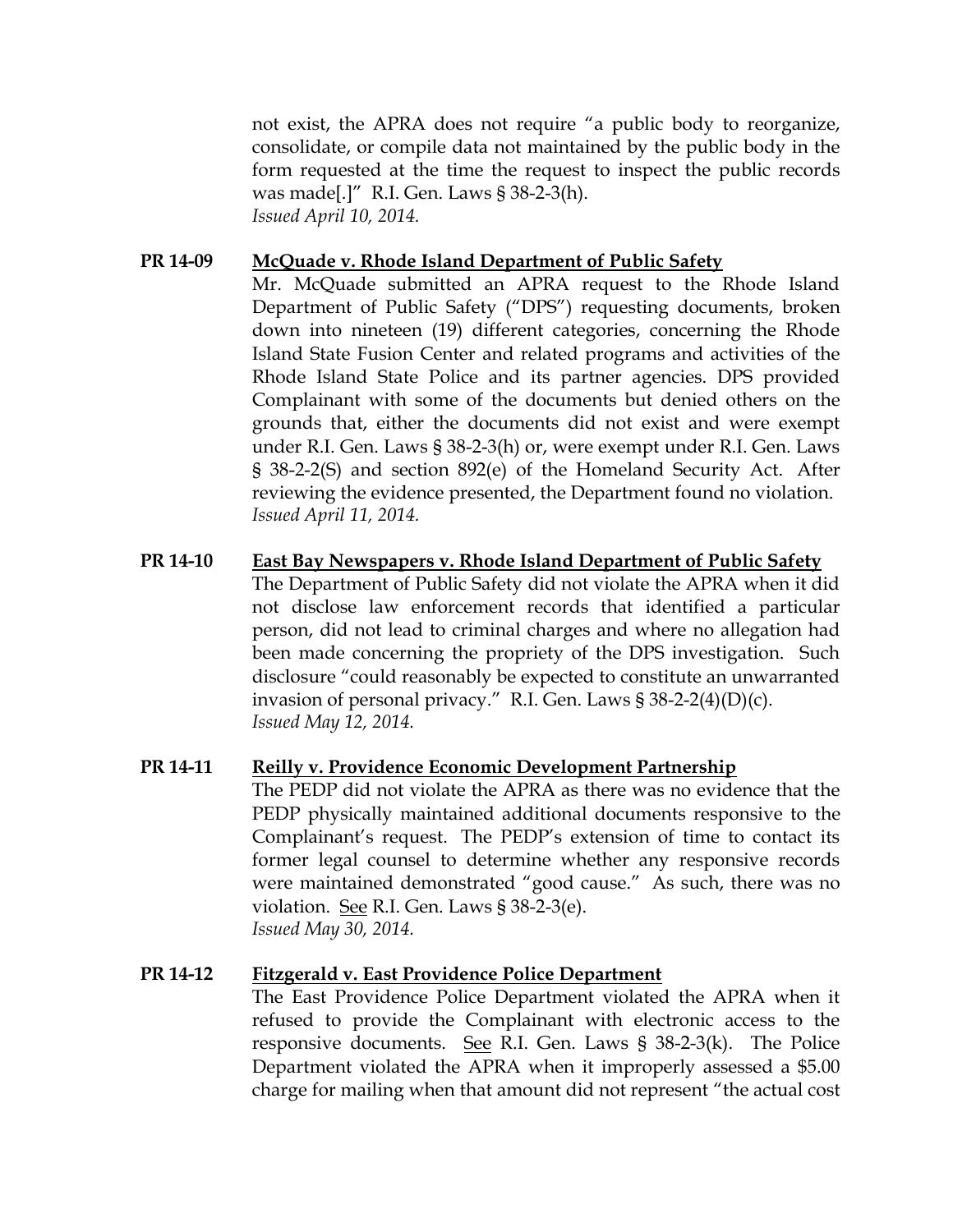of delivery, if any." R.I. Gen. Laws § 38-2-3(k). The Police Department did not violate the APRA as there was no evidence that the APRA policy prohibits the faxing or emailing of APRA responses. The Police Department's APRA procedures adequately designate the public records officer/unit and indicate how and where a citizen can make a public records request. We also concluded that since the Police Department does not have an independent website, the posting of this procedure on the City's website/webpage, where the Police Department has a page, does not violate the APRA. VIOLATION FOUND.

*Issued June 11, 2014.*

#### **PR 14-13 Fitzgerald v. Warwick Police Department**

The Warwick Police Department violated the APRA when it improperly charged the Complainant for her APRA request. Additionally, the Police Department violated the APRA when it did not provide the Complainant with a detailed itemization of the costs involved, despite her request. The Police Department has ten (10) business days to respond to this Department's concern that the instant violation is "reckless" or willful and knowing. Thereafter, a supplemental finding will be issued.

VIOLATION FOUND.

*Issued June 12, 2014.*

#### **PR 14-14 Go Local Prov. v. City of Providence**

The undisputed facts revealed that the Complainant made an APRA request to the City of Providence (the "City") on March 30, 2014 via email. It was further undisputed that the Complainant received no response until on or about May 22, 2014, after the Complainant called the City on May 20, 2014 to inquire as to the status of the APRA request. Thus, the City violated the APRA when it failed to respond within ten (10) business days to the March 30, 2014 APRA request. See R.I. Gen. Laws § 38-2-7.

VIOLATION FOUND. *Issued June 25, 2014.*

#### **PR 14-15 The Providence Journal v. Rhode Island Office of General Treasurer**

The General Treasurer's Office did not violate the APRA when it redacted certain financial and commercial information from Cliffwater, LLC Due Diligence Reports. The Due Diligence Reports were created prior to the State of Rhode Island's investment in the respective hedge funds, and therefore, did not shed any light on "how the pension fund investments made by the [State Investment Commission] are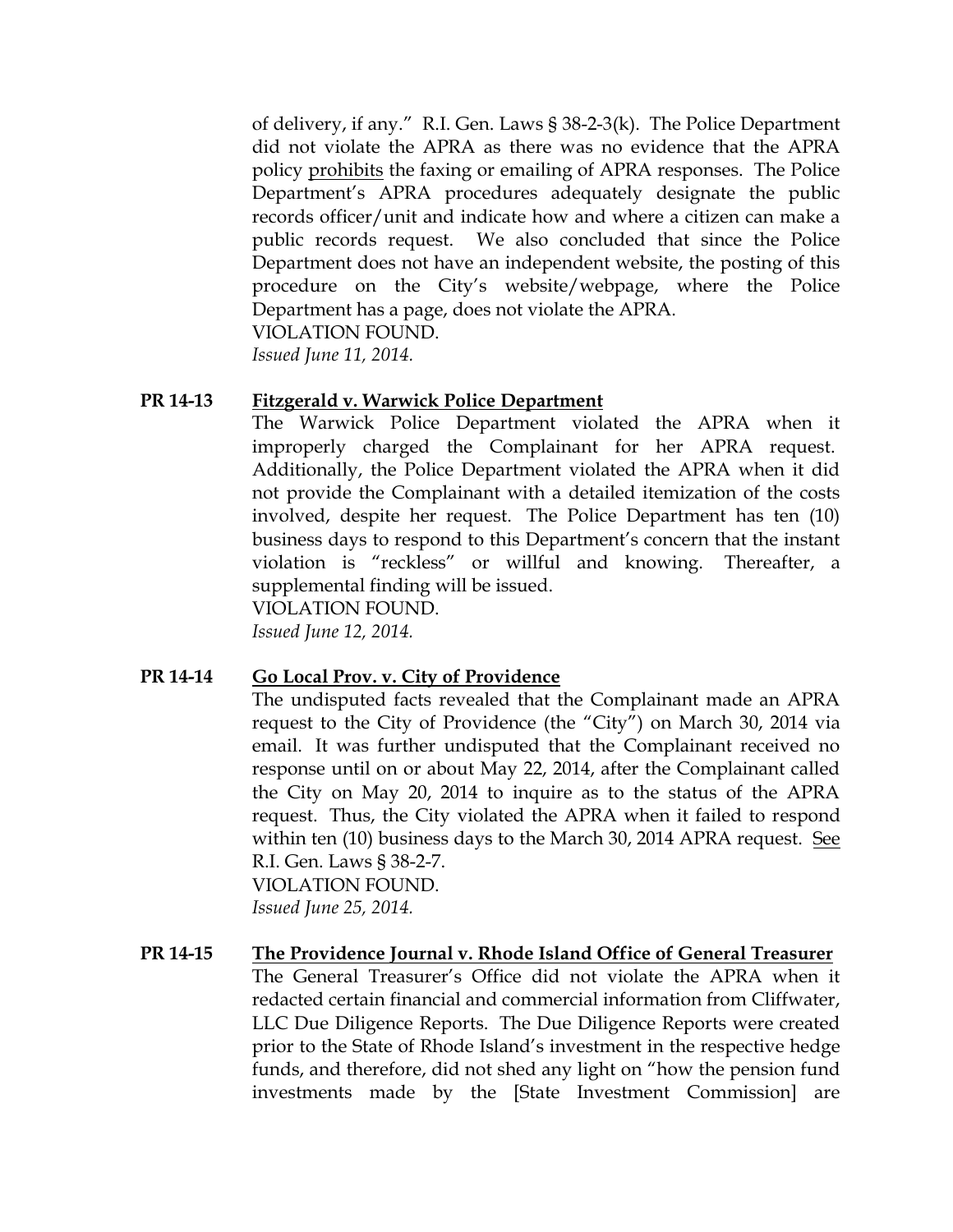performing and what those investments cost." Based upon the totality of the evidence, the redacted material was "of a kind that would customarily not be released to the public by the person from whom it was obtained." The Providence Journal v. Convention Center Authority, 774 A.2d 40, 47 (R.I. 2001). There was also no evidence that the Due Diligence Reports were "submitted" at a public meeting of a public body, and therefore, did not fall within the purview of R.I. Gen. Laws  $\S 38-2-2(4)(B)$ . *Issued July 16, 2014.*

#### **PR 14-16 Rogers v. Pawtucket School Department**

The Complainant alleged that the Pawtucket School Department ("School Department") violated the APRA when they failed to provide all documents responsive to her January 8, 2014 and January 21, 2014 APRA requests. Since this Department was neither presented with nor discovered any evidence to support the conclusion that the School Department did not produce all documents responsive to the Complainant's broad APRA requests, this Department concluded that the School Department did not violate the APRA. *Issued July 16, 2014.*

#### **PR 14-17 Coventry Police IBPO Local 306 v. Town of Coventry**

Complainant alleged that the Town violated the APRA when it denied Complainant's March 26, 2014 APRA request. The evidence showed that the March 26, 2014 APRA request was never filed with the Town. While Complainant did file a March 25, 2014 request, no complaint relating to that APRA request, or subsequent response, was made. Accordingly, this Department found that the Town did not violate the APRA when it did not respond to the March 26, 2014 APRA request. *Issued July 21, 2014.*

#### **PR 14-18 Lassiter v. Pawtucket Police Department**

Complainant alleged that the Police Department violated the APRA when it inappropriately redacted information contained in an incident report that involved Complainant, but did not result in an arrest. The evidence showed that the Police Department redacted individually identifiable information of the two juveniles involved, the disclosure of which would constitute an unwarranted invasion of personal privacy under R.I. Gen. Laws § 38-2-2(4)(D)(c). This Department found that the redactions were necessary to protect the privacy interests of the juveniles involved and, that even in situations where the requester is the subject of the records sought, the privacy interest outweighs the public's interest in disclosure. See Higginbotham v. Department of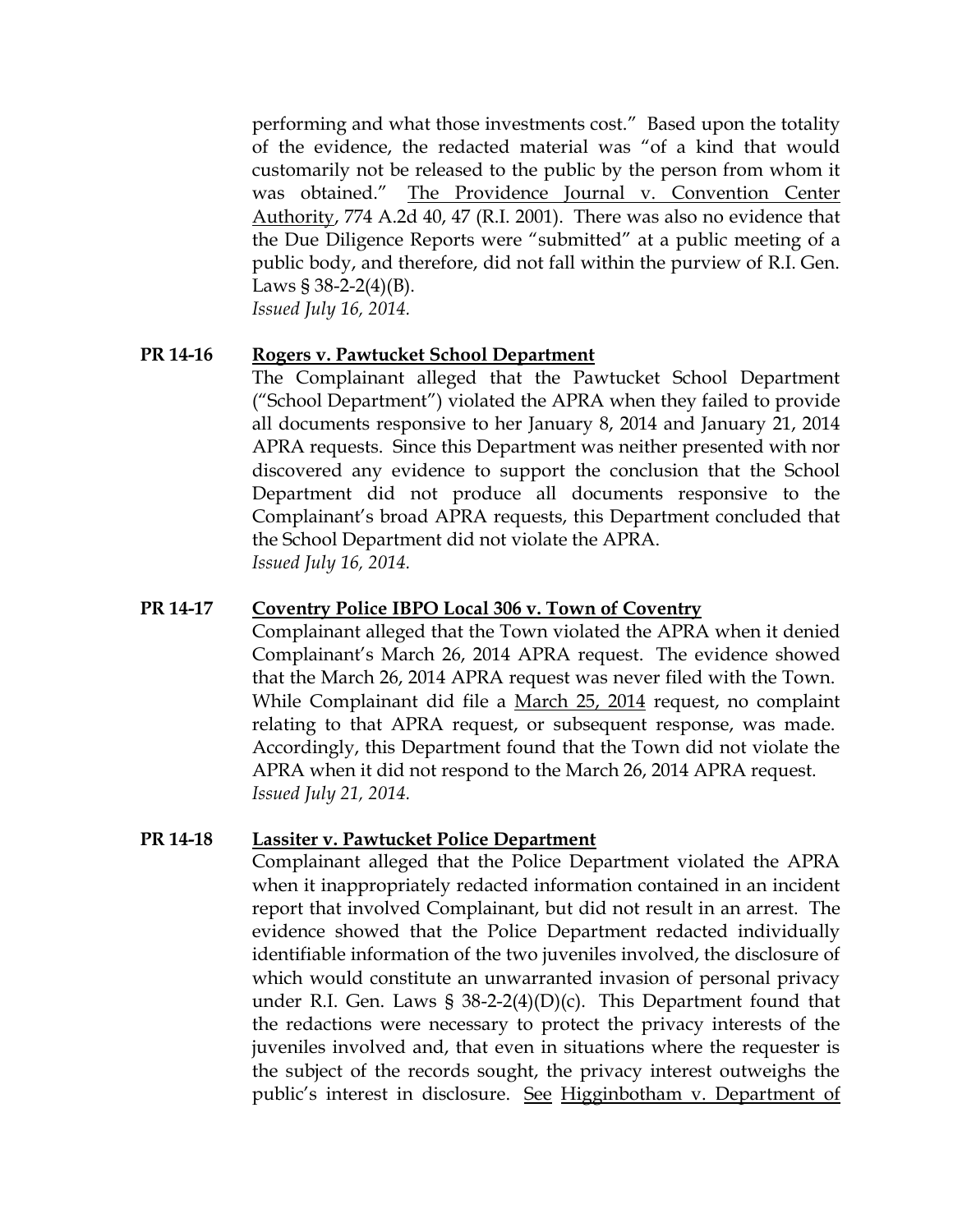Public Safety, PR 09-15. Accordingly, this Department found no violation. *Issued July 21, 2014.*

#### **PR 14-19 Kelly & Mancini v. Town of Warren**

The Town violated the APRA when it failed to timely respond to the Complainant's APRA request. See R.I. Gen. Laws § 38-2-7(a). The Town was allowed ten (10) business days to provide a response explaining why this Department should not find the violation knowing and willful, or alternatively, reckless. See R.I. Gen. Laws § 38-2-7(d). A supplemental finding will follow. VIOLATION FOUND. *Issued July 28, 2014.*

#### **PR 14-19B Kelly & Mancini v. Town of Warren**

After reviewing submissions from both the Town and the Complainants, this Department determined that there is sufficient evidence to conclude that the Town willfully and knowingly violated the APRA when it failed to timely respond to the March 11, 2014 APRA request. Accordingly, this Department filed a lawsuit against the Town seeking civil fines.

LAWSUIT FILED.

*Issued August 28, 2014.*

#### **PR 14-20 Pitochelli v. Town of Johnston**

Complainant alleged that the Town of Johnston ("Town") violated the Access to Public Records Act ("APRA") when it estimated an unreasonable amount of time searching and retrieving records responsive to his request. Complainant also alleged that the documents received were not responsive. Based on the totality of the circumstances – the one (1) year time period, the fact that the Town expended resources from three (3) departments, and that the search revealed three hundred and seventy-five (375) pages of documents – we concluded that the \$116.25 charge was not unreasonable. This Department also concluded that the documents received were responsive to Complainant's request since no evidence was presented to suggest responsive documents had been withheld and, pursuant to R.I. Gen. Laws § 38-2-3(h), a public body is not required to reorganize, consolidate, or create documents that do not exist. Accordingly, we found that the Town did not violate the APRA. *Issued August 20, 2014.*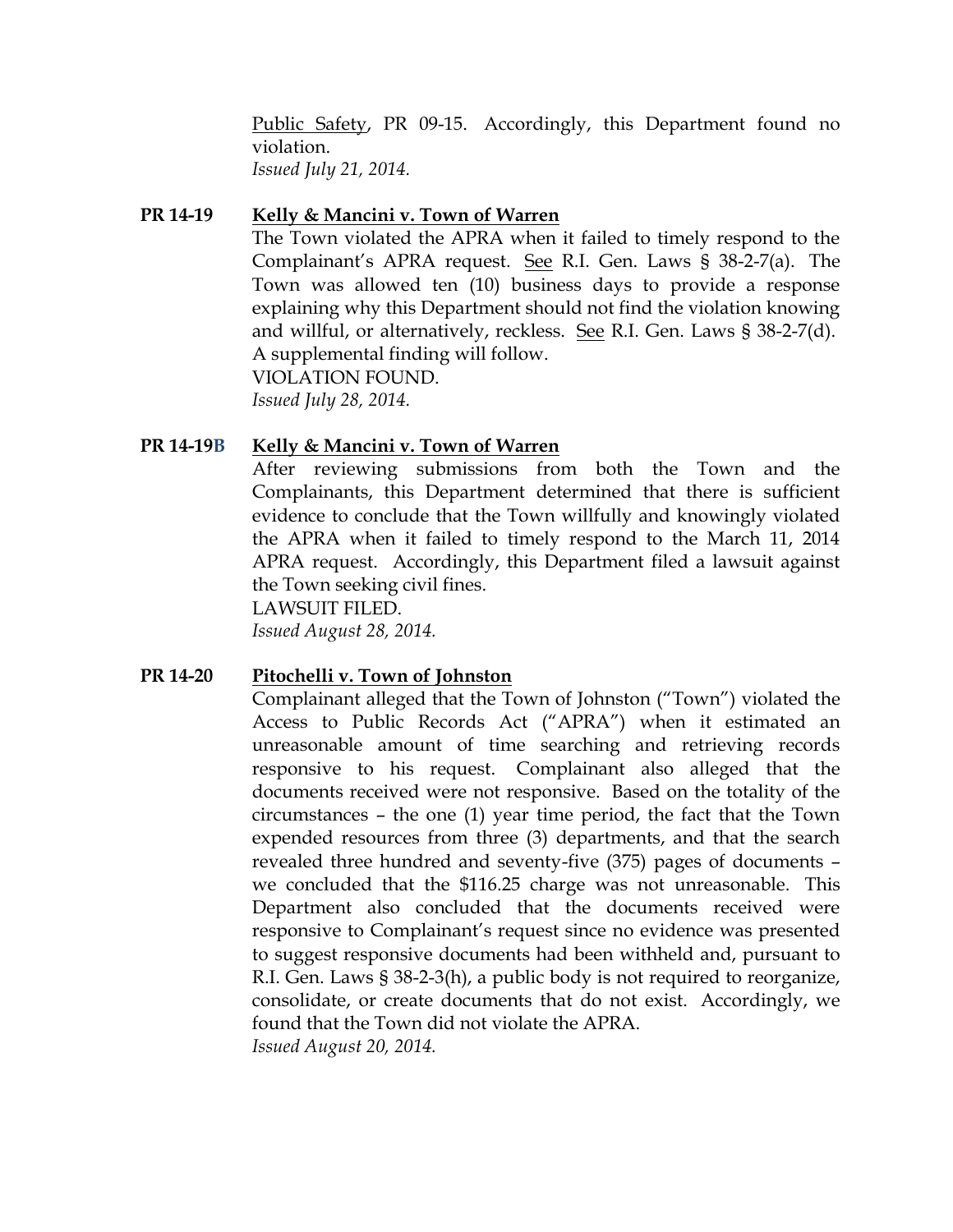#### **PR 14-21 Calouro v. Town of Bristol**

The Complainant alleged the Town violated the APRA when it failed to respond to his June 20, 2014 APRA request. The Town Administrator's sworn affidavit submitted in response to the complaint indicated that a response was mailed to the Complainant via first-class mail on June 24, 2014. The Complainant provided no evidence or argument to contradict the Town's position. Based upon the evidence presented, we cannot conclude the Town failed to respond to Complainant's June 20, 2014 request. *Issued August 20, 2014.*

#### **PR 14-22 Sulser v. Department of Public Safety**

Complainant alleged that the Department of Public Safety ("DPS") violated the Access to Public Records Act ("APRA") when it: 1) denied a February 21, 2014 APRA request seeking a Bureau of Criminal Identification ("BCI") record for a particular individual; 2) failed to provide a reasonable segregable BCI report; and 3) exempted the entire BCI record from disclosure, yet failed to "state in writing that no portion of the document or record contains reasonable segregable information that is releasable." This Department's prior findings, as well as the language of R.I. Gen. Laws § 12-1-4, make clear that BCI records for named individuals are "confidential," nothing within R.I. Gen. Laws § 12-1-4 suggests that a law enforcement agency may provide a redacted BCI report, and confirming (or refuting) that a particular individual either does or does not have a BCI record implicates the very interests protected by R.I. Gen. Laws § 12-1-4. Accordingly, this Department found no violations. *Issued August 27, 2014.*

#### **PR 14-23 Clark v. Department of Public Safety**

Complainant alleged numerous Access to Public Records Act ("APRA") violations against the Department of Public Safety ("DPS"). Based on the evidence presented, this Department found that: 1) since Complainant granted DPS's telephonic request for an extension, he is estopped from complaining that the telephonic extension was improper and untimely; 2) the DPS did not violate the APRA when it asked that Complainant assert a public interest that could be balanced against the privacy interests when one of the documents requested implicated the privacy interests versus the public's interest in disclosure; 3) the DPS did not violate the APRA when it did not provide Complainant a reasonable segregable portion of the one withheld document, or alternatively, failed to indicate that the one withheld document could not be redacted; 4) the DPS violated the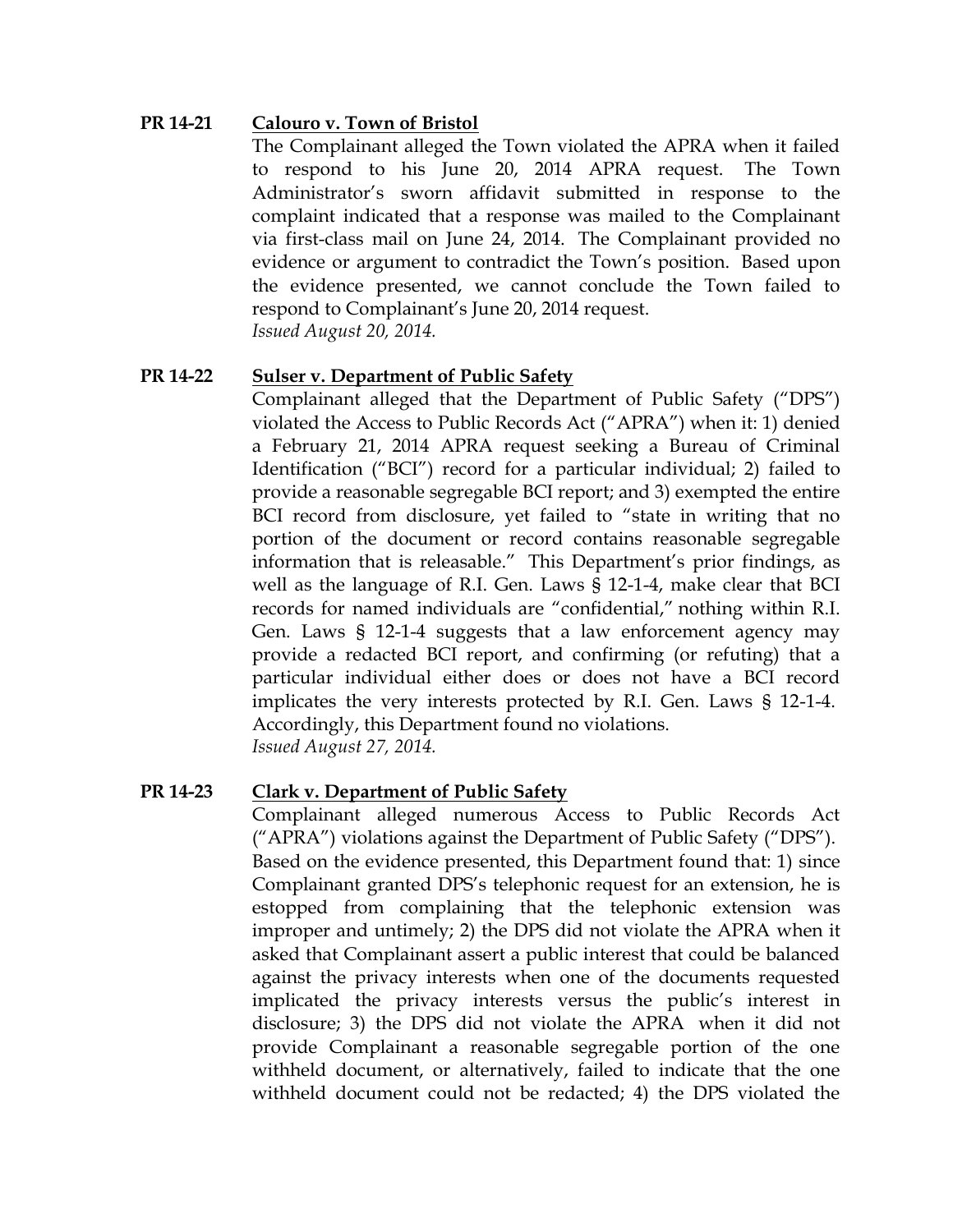APRA when it improperly charged \$1.20 in copying fees for eight (8) documents that were not responsive to Complainant's APRA request; and 5) the DPS did not violate the APRA when they charged a one (1) hour search and retrieval fee associated for the time expended in denying requested documents. Specifically, this Department found that a rule that would allow a public body to charge for the time expended as "part of the process" for "producing" requested documents, but not allow a public body to charge for the time expended as "part of the process" for "denying" requested documents, is at odds with DARE v. Gannon, 819 A.2d 651, 661 (R.I. 2003) and the APRA. See R.I. Gen. Laws § 38-2-7(a). VIOLATION FOUND. *Issued August 27, 2014.*

#### **PR 14-24 International Association of Fire Fighters v. Nasonville Fire Department/District**

The Nasonville Fire Department/District ("Department/District") violated the APRA when it failed to timely respond to Complainant's APRA request dated January 15, 2014. See R.I. Gen. Laws § 38-2-7. The Department/District was allowed ten (10) business days to provide a response explaining why this Department should not find its failure to timely respond to Complainant's APRA request knowing and willful, or alternatively, reckless, in light of this Department's precedent. A supplemental finding will follow.

VIOLATION FOUND.

*Issued September 22, 2014.*

#### **PR14-24B International Association of Fire Fighters v. Nasonville Fire Department/District**

In International Association of Fire Fighters v. Nasonville Fire Department/District, PR 14-24, this Department concluded that the Nasonville Fire Department/District ("Department/District") violated the Access to Public Records Act ("APRA") when it failed to timely respond to Complainants' APRA request. See R.I. Gen. Laws § 38-2-7. The Department/District was allowed ten (10) business days to provide an explanation as to why its untimely response should not be considered knowing and willful, or reckless. See R.I. Gen. Laws § 38-2- 9(d). When a public body delegates to an employee within it purview the responsibility to comply with the APRA, the public body maintains ultimate authority and the Department/District acknowledges that it should have more closely supervised the clerk in this case. Given the evidence before us and the totality of the circumstances in this specific instance, we find that the Department/District willfully and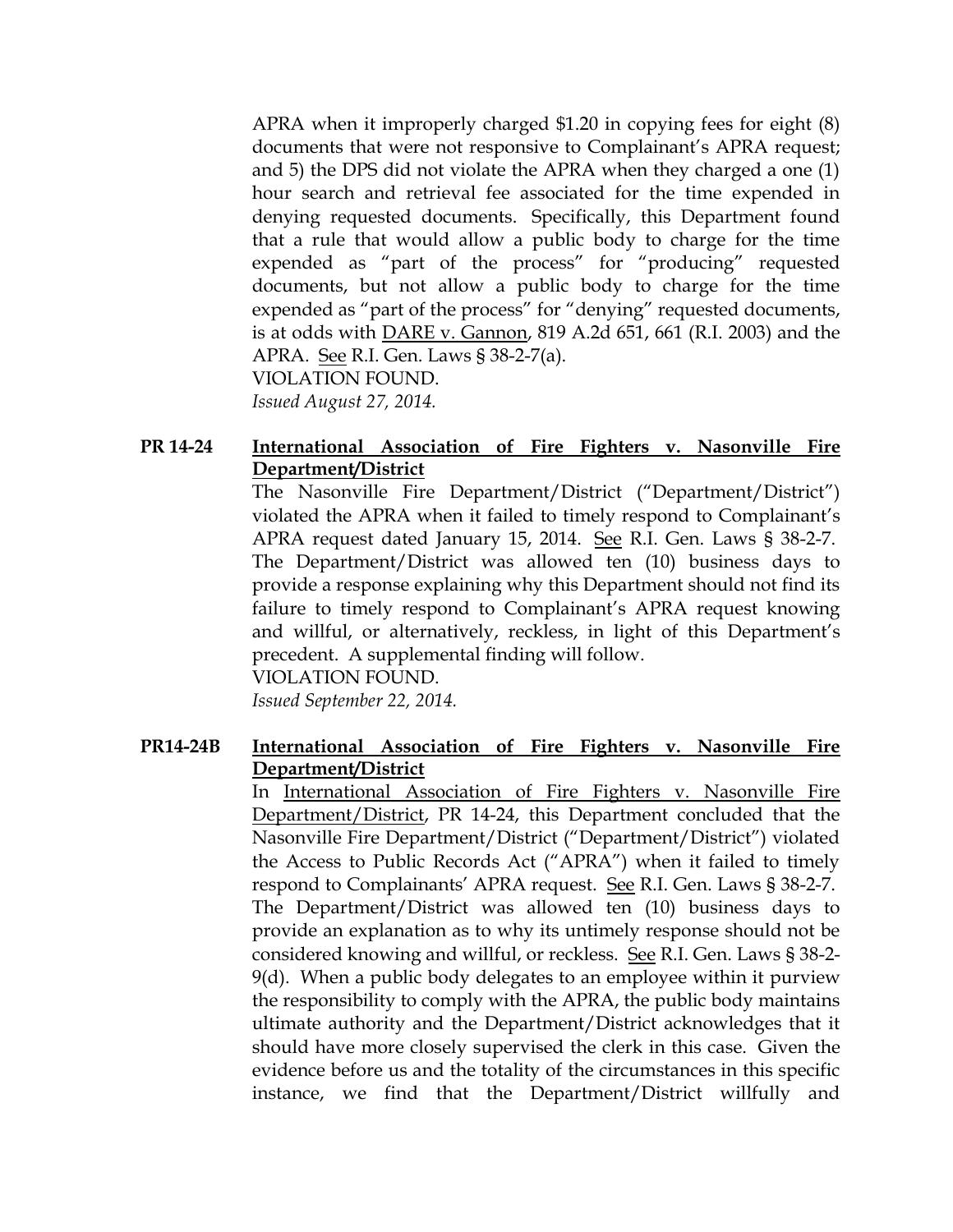knowingly, or recklessly, violated the APRA. Accordingly, this Department filed a civil lawsuit against the Department/District seeking civil fines. LAWSUIT FILED. *Issued January 8, 2015.*

#### **PR 14-25 Howard v. Rhode Island Turnpike and Bridge Authority**

The Rhode Island Turnpike and Bridge Authority ("RITBA") violated the APRA when it failed to fully respond to the Complainant's APRA request dated March 11, 2014. The fact that RITBA timely responded to the APRA request with some of the documents shows that RITBA was aware of the APRA requirements. We shall allow the RITBA ten (10) business days within receipt of this finding to respond to our concern that the instant violation is reckless or willful and knowing. Thereafter, a supplemental finding will be issued concerning whether the instant violation is reckless or willful and knowing. VIOLATION FOUND.

*Issued October 10, 2014.*

#### **PR 14-26 West Broadway Associates v. Portsmouth Police Department**

The Portsmouth Police Department did not violate the APRA when it withheld from disclosure incident reports that did not lead to an arrest. This Department found that the privacy interests outweighed any interest the public may have in disclosure of such a report because when the police determine an arrest is not warranted, disclosure of related records can reasonably be expected, in most cases, to constitute an unwarranted invasion of personal privacy. *Issued November 6, 2014.* 

#### **PR 14-27 Pisaturo v. Rhode Island Department of Health**

Complainant sought access to records pertaining to the "investigation of complaint made by Deborah Pisaturo against Kent County Memorial Hospital." Based on the totality of the circumstances, and based on our understanding that no final action had been taken on the matter, we found that the documents were properly exempted under R.I. Gen. Laws  $\S 38-2-2(4)(P)$ . Thus, we found no violation. *Issued November 6, 2014.* 

#### **PR 14-28 Clark v. West Glocester Fire District – (Nov. 13, 2013 complaint)**

**OM 14-35** Mr. Clark raised numerous allegations that the Fire District violated the OMA and the APRA. This Department determined that the Fire District violated the APRA by not providing the specific reason for a denial and by not advising Mr. Clark of his appellate remedies. The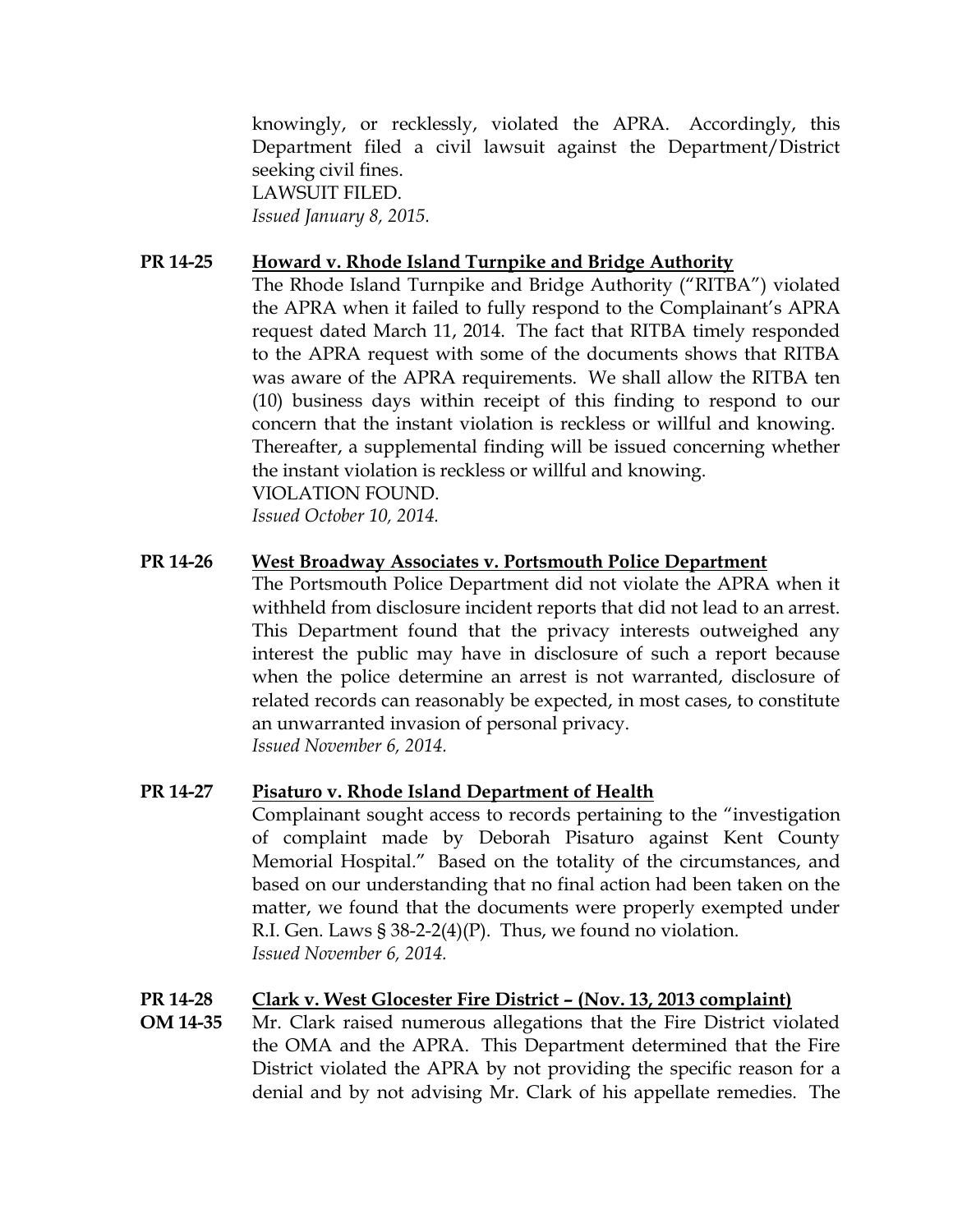Fire District also violated the APRA by failing to provide or properly deny certain documents and the Fire District's advisement that Mr. Clark could obtain various documents from the Secretary of State's website, rather than either providing or denying Mr. Clark the requested documents, also violated the APRA. VIOLATION FOUND. *Issued November 12, 2014.* 

**PR 14-29 Clark v. West Glocester Fire District – (January 29, 2014 complaint)** Mr. Clark raises numerous allegations that the Fire District violated the APRA by not providing him access to his personnel file and by not properly responding to his requests. This Department found no violations and determined that Mr. Clark's request and complaint was more properly focused on R.I. Gen. Laws § 28-6.4-1, which allows employees access to their personnel files, rather than the APRA. For this reason, among others, the allegations that the Fire District violated the APRA were misplaced. *Issued November 12, 2014.* 

#### **PR 14-30 NEARI v. Newport Public Library**

#### **ADVPR In Re: Newport Public Library**

**14-04** The Newport Public Library ("Library") sought an APRA advisory opinion concerning whether it is a "public body" subject to the APRA. While this request for an advisory opinion was pending, the Complainant filed an APRA complaint contending that the Library violated the APRA when it denied various requests for public records. Based upon the present facts, we cannot conclude that the Newport Public Library is a public body as that term is defined in the APRA. The Library is not a public or private agency, person, partnership, corporation, or business entity acting on behalf of and/or in place of any public agency, including the City of Newport. R.I. Gen. Laws § 38- 2-2(1). Since the APRA is not implicated, the Library did not violate the APRA when it denied the Complainant's request for records. *Issued November 12, 2014.*

#### **PR 14-31 Boss v. Woonsocket Superintendent's Office**

Complainant submitted an APRA request to the Superintendent's Office requesting, among other documents, a copy of the Superintendent's evaluation. The Superintendent's Office denied access to the evaluation on the grounds that it was a "working paper," i.e., pursuant to R.I. Gen. Laws § 38-2-2(4)(K). Based on the evidence presented, this Department concluded that the evaluation was not a "working paper." Accordingly, the issue left to be decide was whether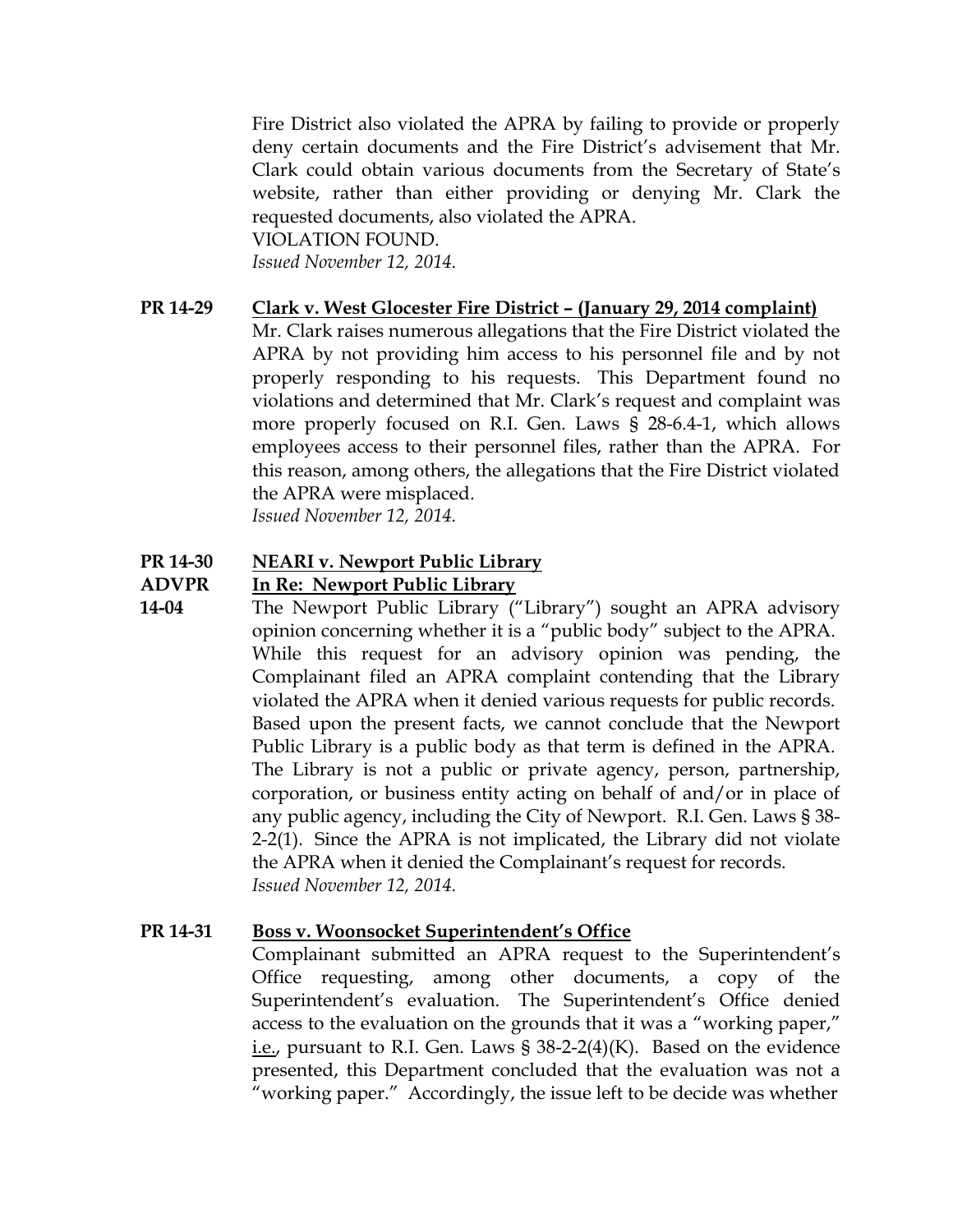there is "good cause" to permit the Superintendent's Office to withhold disclosing the evaluation, even though not expressly claimed in the denial, under the personal privacy exemption, i.e., pursuant to R.I. Gen. Laws §  $38-2-2(4)(A)(I)(b)$ . Based on the totality of the circumstances, we found that the Superintendent's Office had not shown sufficient "good cause," as required under R.I. Gen. Laws § 38- 2-7(a), to overcome a waiver argument. In so concluding, we found that the Superintendent's Office waived its right to deny the request under R.I. Gen. Laws §  $38-2-2(4)(A)(I)(b)$ . Finally, we found that the Superintendent's Office violated the APRA when it denied the request for the evaluation under R.I. Gen. Laws  $\S 38-2-2(4)(K)$ . VIOLATION FOUND.

*Issued December 1, 2014.* 

#### **PR 14-32 Desaulniers v. Woonsocket Superintendent's Office Clarke v. Woonsocket Superintendent's Office**

Complainants submitted APRA requests to the Superintendent's Office for a copy of the Superintendent's evaluation. The Superintendent's Office denied the requests under the personal privacy exemption, i.e., pursuant to R.I. Gen. Laws  $\S 38-2-2(4)(A)(I)(b)$ . Due to the fact that the evaluation at issue in Clarke was ordered to be disclosed in accordance with Boss v. Woonsocket Superintendent's Office, PR 14-31, the Department concluded that any privacy interest in the evaluation was diminished. As such, when we weighed the diminished privacy interest against the public's interest, the scales tipped in favor of the public's interest in disclosure. Therefore, by virtue of our holding in Boss v. Woonsocket Superintendent's Office, PR 14-31, we found that the Superintendent's Office violated the APRA when it denied access to the Superintendent's evaluation. VIOLATION FOUND.

*Issued December 1, 2014.* 

#### **PR 14-33 Brown v. Exeter-West Greenwich Regional School District**

Under the APRA, if, for good cause, a public body cannot comply with a records request within ten (10) business days, then the public body may extend the period an additional twenty (20) business days. See R.I. Gen. Laws § 38-2-3(e). Here, the Complainants challenged the determination that the School District had "good cause" to extend the time to respond. This Department concluded that the School District did not violate the APRA when it extended the time an additional twenty (20) business days because of the voluminous nature of the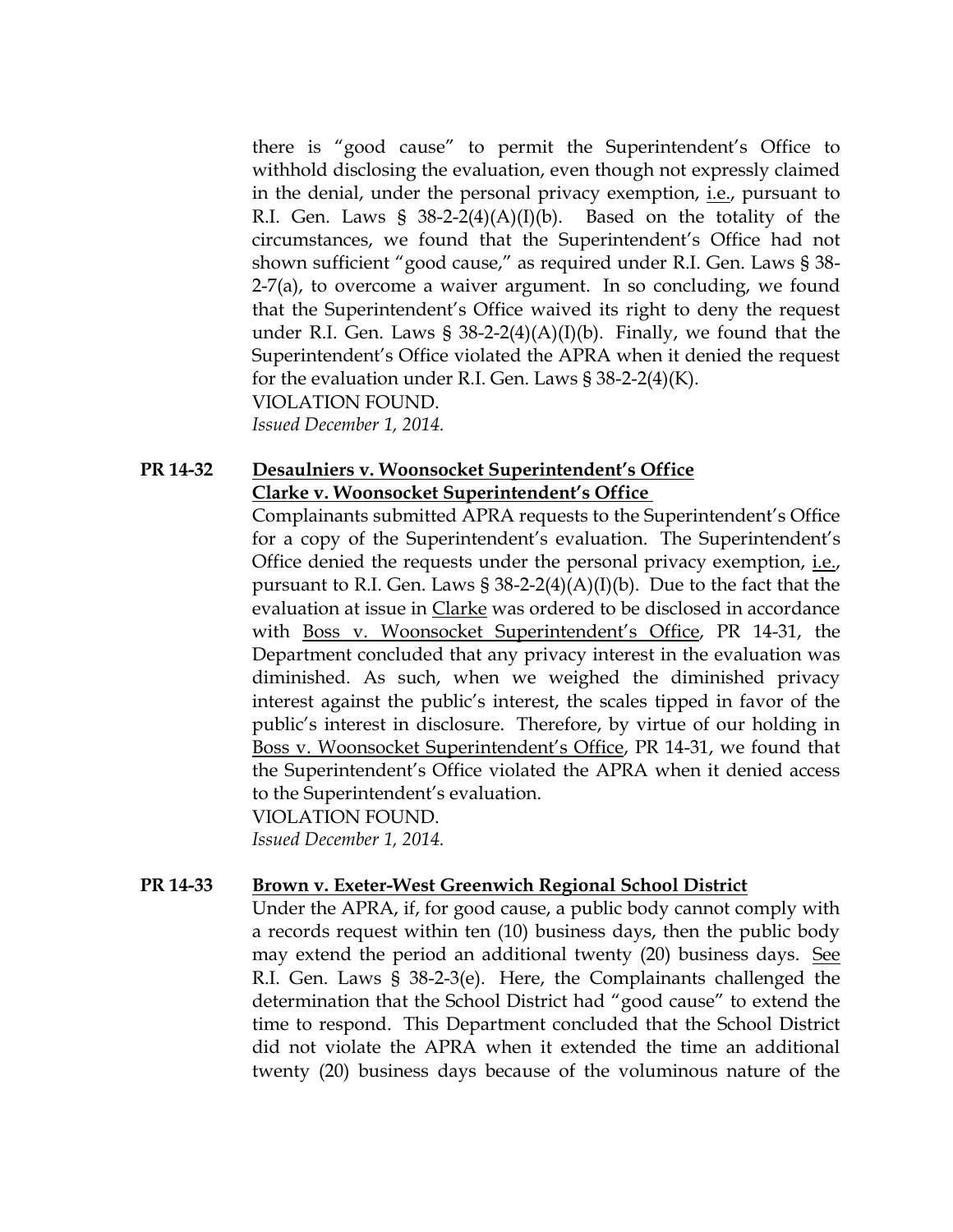request. Even the Complainants' request acknowledged that they requested "a lot of information." *Issued December 1, 2014.*

#### **PR 14-34 IBPO Local 302 v. Town of Portsmouth**

Complainant filed an APRA request seeking "all debts paid and owed due to negotiations with the Portsmouth Police Union to include legal fees, witnesses, actuary costs, etc." The Town responded by providing Complainant with numerical information and/or a narrative response and asserted that Complainant's request was "a request for information – not records." The Town presented no evidence or argument that Complainant's request was not susceptible to document production. This Department has never required an APRA request to contain talismanic language in order to be considered an APRA request. See Campbell v. Coastal Resources Management Council, PR 08-33. Therefore, based on the evidence provided, we found that Complainant's request was a proper APRA request and that the Town violated the APRA by failing to provide Complainant with documents responsive to his request. See R.I. Gen. Laws § 38-2-3(a). VIOLATION FOUND.

*Issued December 8, 2014.*

#### **PR 14-35 Jackson v. Town of Coventry**

The Town denied Complainant's request for the resumes of the top five (5) individuals who applied for the position of Finance Director and the resume of the individual selected for that position, and the resumes of the top five (5) individuals who applied for the position of Director of Public Works and the resume of the individual selected for that position on the grounds that disclosure would constitute a "clearly unwarranted invasion of personal privacy." R.I. Gen. Laws § 38-2-2(4)(A)(I)(b). Rhode Island General Laws § 38-2-2(4)(A)(I)(b) requires the balancing of the public's interest in disclosure against the privacy interests. After reviewing the resumes *in camera*, and using federal case law for guidance, we concluded that disclosure of the resumes of the two successful candidates would not constitute a "clearly unwarranted invasion of personal privacy," but that disclosure of the unsuccessful applicant resumes would constitute a "clearly unwarranted invasion of personal privacy." Even the Complainant's correspondences recognized that the unsuccessful applicants maintained a privacy interest. As detailed herein, federal cases is replete with the conclusion that "on balance that disclosure of th[e] identity [of an unsuccessful applicant] would work a clearly unwarranted invasion of personal privacy." See Holland v. Central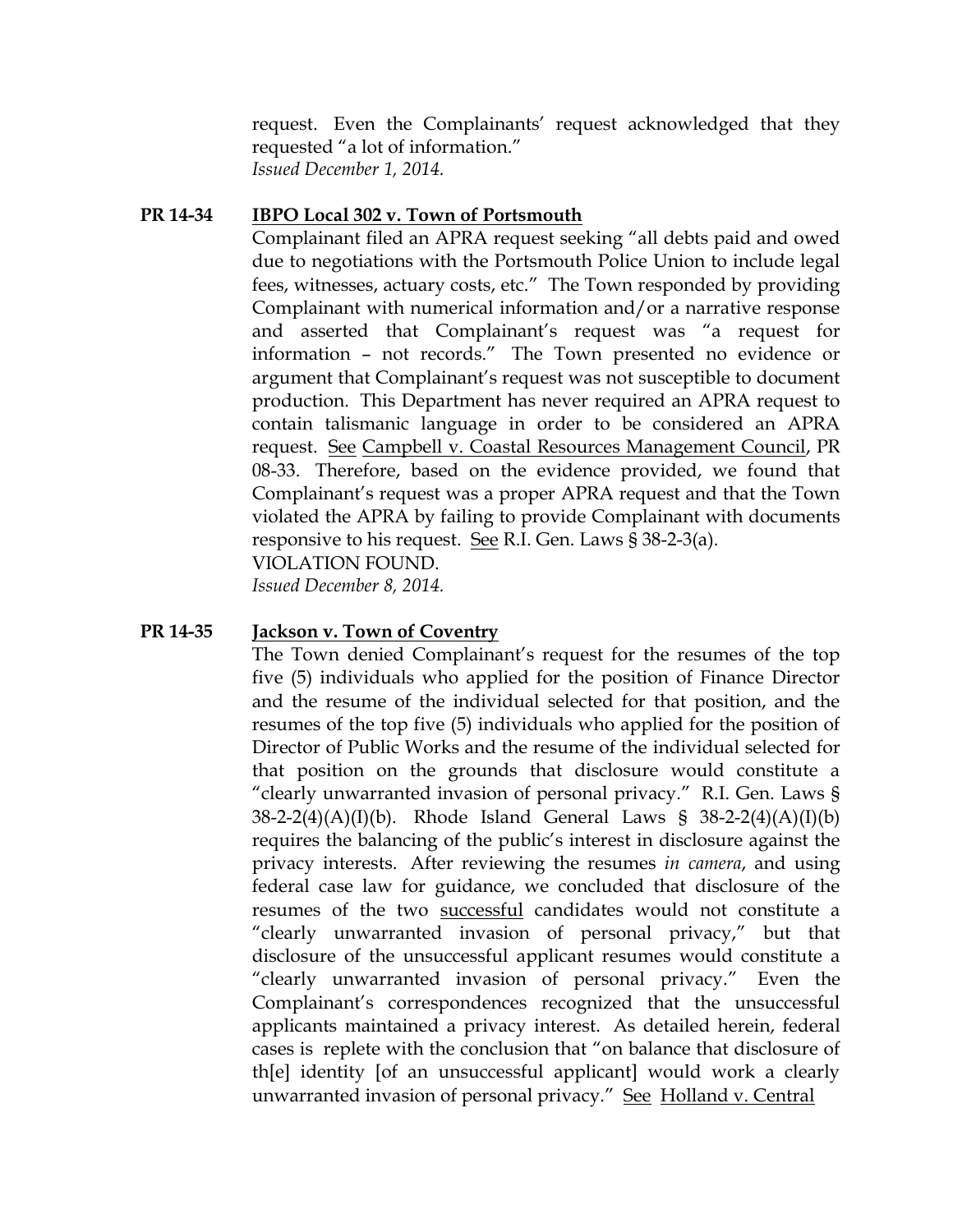Intelligence Agency, 1992 WL 233820 (D.D.C. 1992). Therefore, we found that the Town violated the APRA when they denied Complainant access to the resumes of the successful applicants, but did not violate the APRA by denying access to the resumes of the unsuccessful applicants.

VIOLATION FOUND.

*Issued December 12, 2014.*

#### **PR 14-36 Iafrate v. Town of North Providence**

The Complainant alleged that the Town of North Providence violated the APRA when it failed to respond to an APRA request that was sent on the Complainant's behalf by her Union representative. The Union representative, however, made this request for information in the context of an exchange of information concerning an upcoming arbitration hearing and not as an APRA request addressed to the Town. The request was not made pursuant to the Town's APRA procedure. Perhaps most importantly, even if we assume that the request was made pursuant to the APRA, the undisputed evidence reveals that the Complainant's Union representative orally withdrew this request. Since the request was withdrawn, we can find no violation for the Town's failure to respond to the withdrawn request. *Issued December 19, 2014.*

#### **PR 14-37 Howard v. Rhode Island Turnpike and Bridge Authority**

The Complainant alleged the RITBA violated the APRA when it improperly withheld records responsive to her August 9, 2013 APRA request. The APRA request sought amendments made to a contract and this request was denied by letter dated August 13, 2013 when RITBA represented that the requested documents did not exist. In May 2014, the Complainant received a copy of these amendments through a third party and these amendments existed at the time of her August 9, 2013 APRA request. This Department sought an explanation of the search and retrieval that was undertaken when the RITBA received the August 9, 2013 APRA request in order to determine whether the RITBA conducted a reasonable search for responsive documents. It appears that when the RITBA received the August 9, 2013 APRA request, the RITBA's attorney or a paralegal searched the location where these documents should have been found. We cannot conclude the search to find the responsive document was unreasonable. See R.I. Gen. Laws  $\S$  38-2-4(c). We have neither been presented nor discovered any evidence to support the conclusion that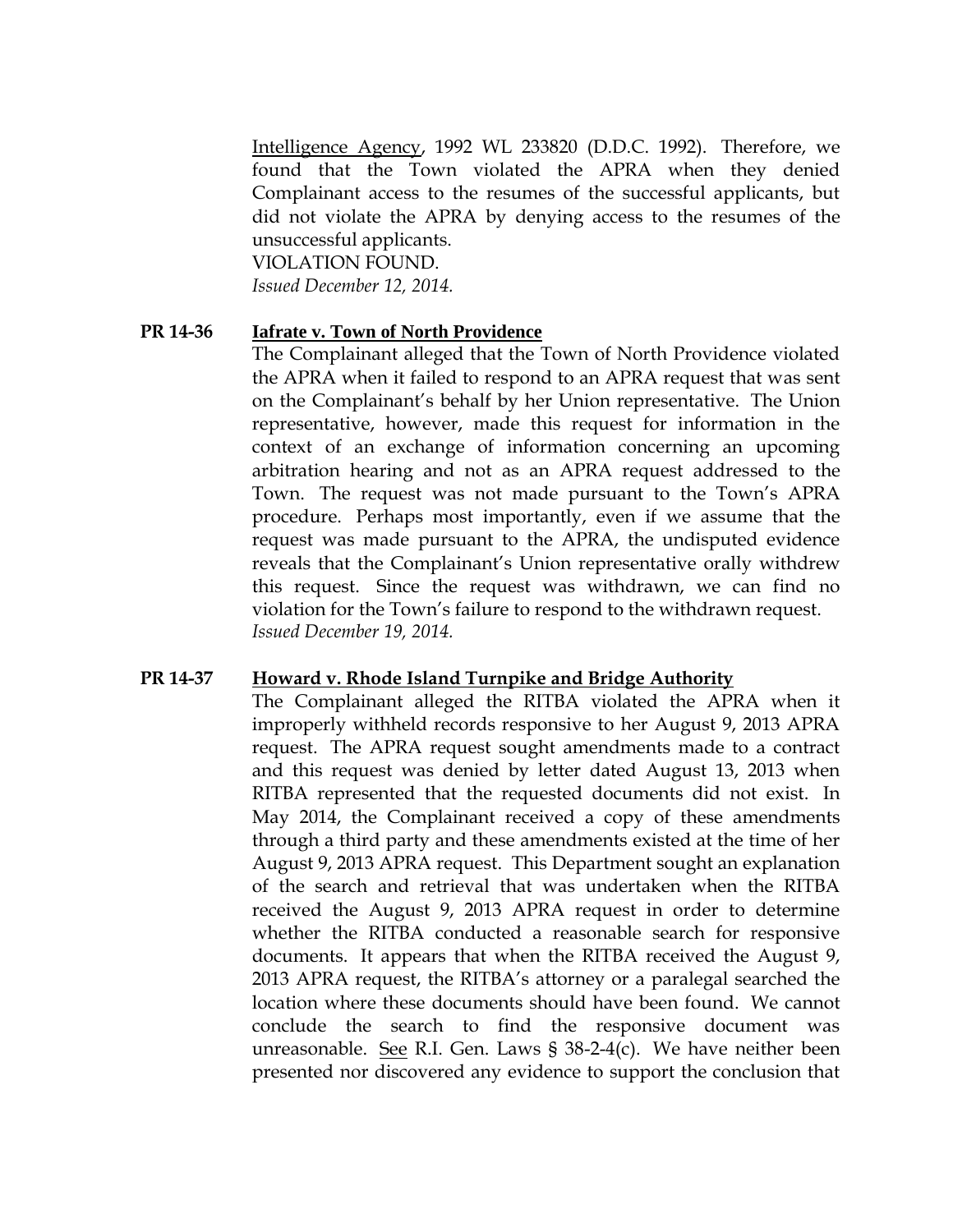the RITBA purposefully withheld documents responsive to the original APRA request. *Issued December 24, 2014.*

#### **PR 14-38 Susler v. West Glocester Fire District**

The Complainant alleged various APRA violations against the Fire District and while many of these allegation were found to be nonmeritorious, this Department did find that the Fire District failed to provide the specific reasons for the denial, see R.I. Gen. Laws § 38-2- 7(a), and failed to provide sufficient evidence to determine whether the Fire District's search and retrieval assessment was reasonable. See Duxbury v. Town of Coventry, PR 13-16.

VIOLATION FOUND. *Issued December 24, 2014.*

#### **PR 14-39 Providence Journal v. City of Providence**

On September 15, 2014, the Complainant requested data and images extracted from an individual's cell phone during a search warrant. On September 26, 2014, the City denied the APRA request, citing, among other provisions, R.I. Gen. Laws § 38-2-2(4)(D)(c), which exempts from public disclosure documents maintained by law enforcement agencies for criminal law enforcement purposes where disclosure "could reasonably be expected to constitute an unwarranted invasion of personal privacy." On October 2, 2014, the Providence County Superior Court enjoined the Department of Attorney General and the City from disclosing, among other documents, the electronic cellular telephone data the Complainant sought. Considering the Superior Court's October 2, 2014 order, the City's reliance on this order in denying the appeal, and that the Superior Court's order remained in effect at the time the Complainant's appeal was considered and denied, this Department cannot find that the City violated the APRA when it denied the APRA request. See R.I. Gen. Laws § 38-2-2(4)(S). Disclosure was prohibited by court order. *Issued December 24, 2014.*

#### **ACCESS TO PUBLIC RECORDS ACT ADVISORY OPINIONS – 2014**

#### **ADV PR 14-01 In re Barton Gilman, LLP**

Legal counsel for the Cumberland School Committee requested an APRA Advisory Opinion concerning the disclosure of certain documents that were referenced and/or "presented" during a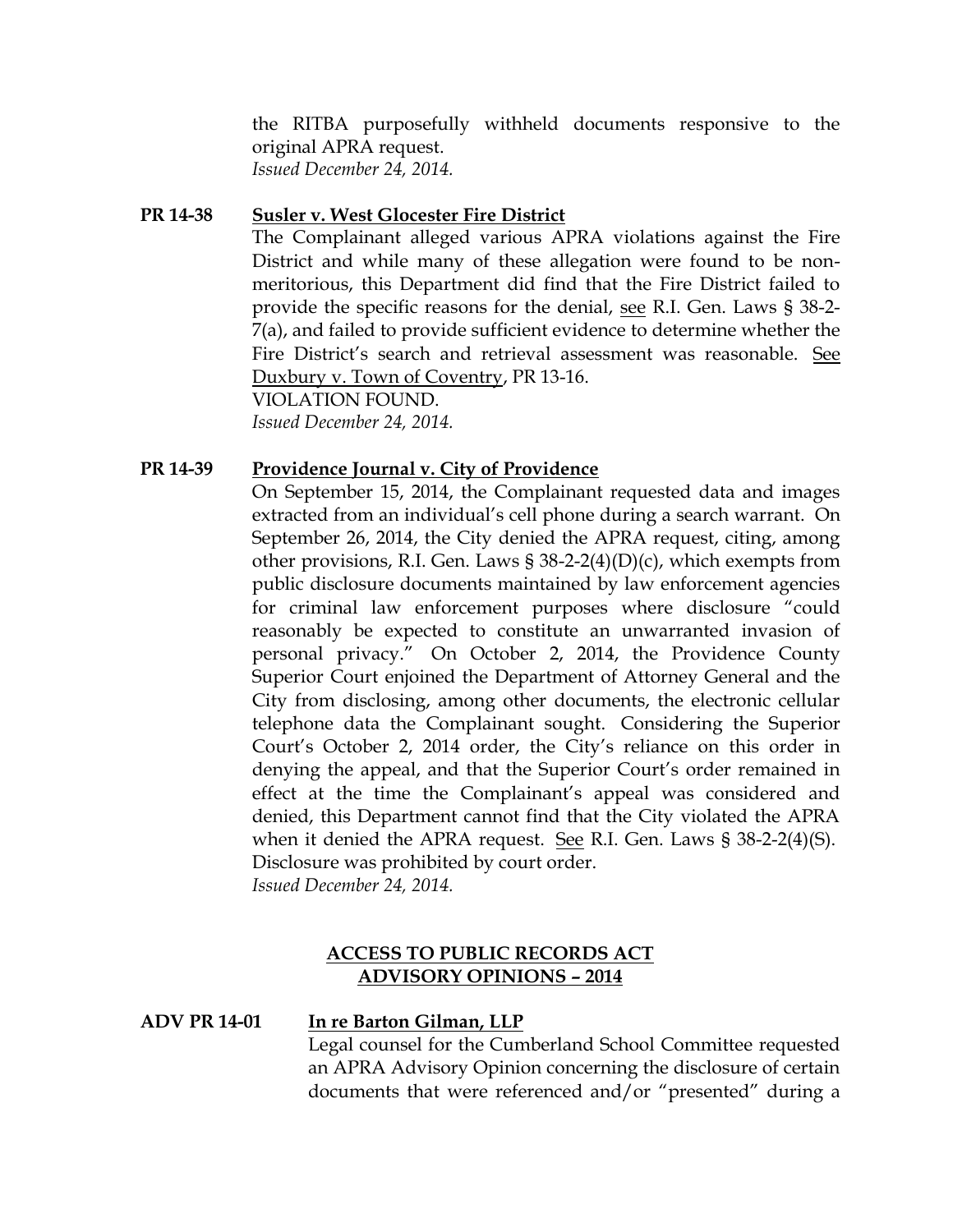pre-suspension hearing of a Cumberland School Department employee. Based upon the evidence presented, we were unable to definitively respond to the inquiry. We were presented no evidence concerning what specific documents were actually submitted, referenced, discussed, or quoted during the open session. Accordingly, we were unable to balance unknown privacy related facts with unknown public interest facts in order to determine whether disclosure "would constitute a clearly unwarranted invasion of personal privacy pursuant to 5 U.S.C. § 552 et. seq." R.I. Gen. Laws § 38-2-2(4)(A)(I)(b). *Issued March 28, 2014.*

#### **ADV PR 14-02 In re Point Judith Venture Fund II, L.P.**

Because the City of Providence has concluded that the Limited Partnership agreement should be disclosed, at least in part, this Department opined that nothing within the Access to Public Records Act prohibits the City from disclosing the Limited Partnership agreement in accordance with its conclusion and/or discretion.

*Issued March 31, 2014.*

#### **ADV PR 14-03 In Re Richmond Police Department In Re Portsmouth Police Department**

An APRA request seeking a list or log, including the date, time and location of each detail, and the name(s) of the police officer(s) who worked each detail, as well as a log of sick and vacation days taken by each officer, and the dates when each sick or vacation day was used, is not exempt from disclosure. Although this Department cannot exclude the possibility that some version of facts may exist where disclosure would constitute a clearly unwarranted invasion of personal privacy, no such facts have been presented in this advisory opinion request. <u>See</u> R.I. Gen. Laws  $\S 38-2-2(4)(A)(I)(b)$ . *Issued August 7, 2014.*

#### **ADV PR 14-04 In Re: Newport Public Library**

The Newport Public Library ("Library") sought an APRA advisory opinion concerning whether it is a "public body" subject to the APRA. While this request for an advisory opinion was pending, the Complainant filed an APRA complaint contending that the Library violated the APRA when it denied various requests for public records. Based upon the present facts, we cannot conclude that the Newport Public Library is a